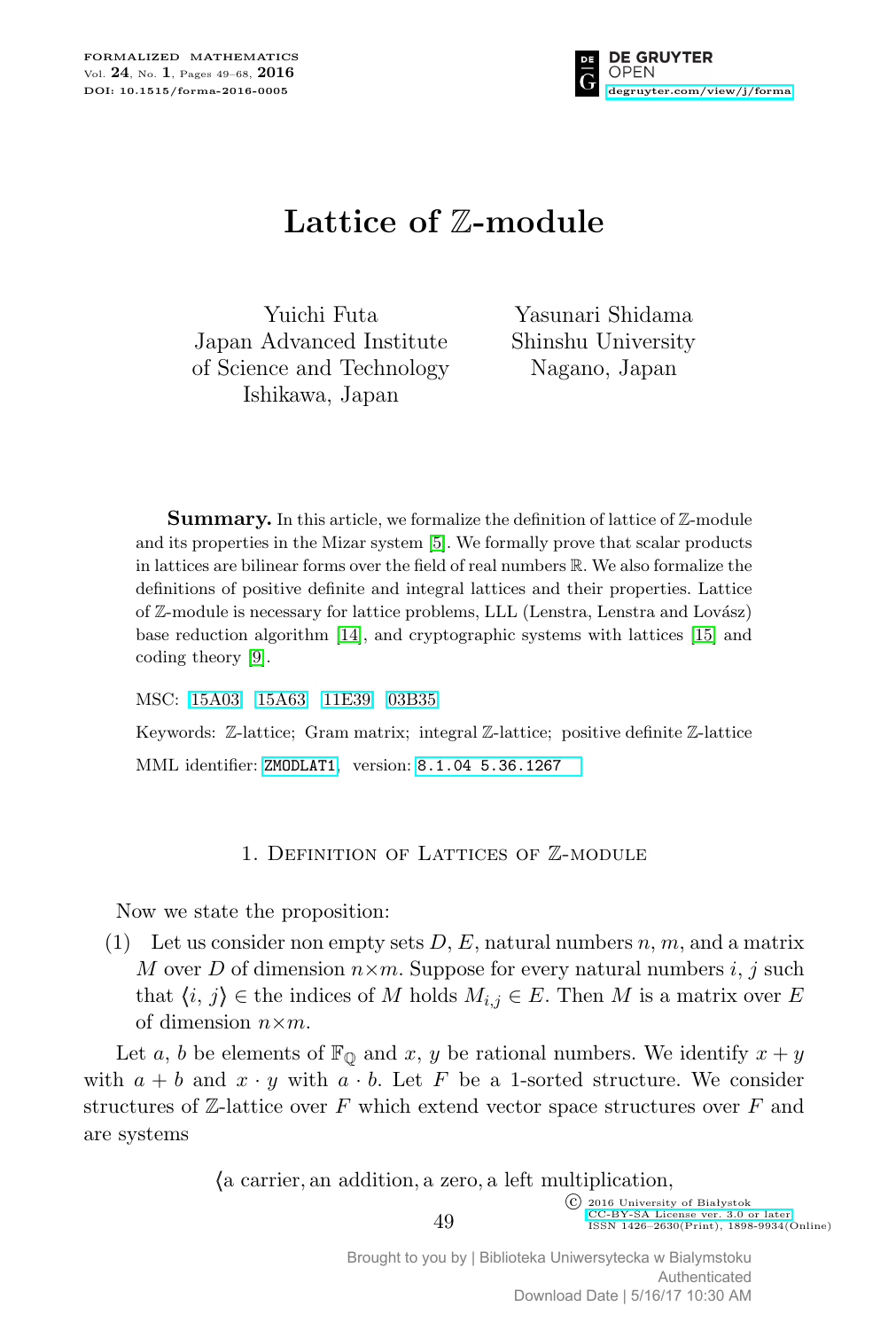### a scalar product*i*

where the carrier is a set, the addition is a binary operation on the carrier, the zero is an element of the carrier, the left multiplication is a function from (the carrier of  $F$ )  $\times$  (the carrier) into the carrier, the scalar product is a function from (the carrier)  $\times$  (the carrier) into the carrier of  $\mathbb{R}_{\mathbb{F}}$ .

Note that there exists a structure of Z-lattice over F which is strict and non empty.

Let *D* be a non empty set, *Z* be an element of *D*, *a* be a binary operation on *D*, *m* be a function from (the carrier of  $F$ )  $\times$  *D* into *D*, and *s* be a function from  $D \times D$  into the carrier of  $\mathbb{R}_F$ . One can check that  $\langle D, a, Z, m, s \rangle$  is non empty.

Let *X* be a non empty structure of  $\mathbb{Z}$ -lattice over  $\mathbb{Z}^R$  and *x*, *y* be vectors of X. The functor  $\langle x, y \rangle$  yielding an element of  $\mathbb{R}_{\text{F}}$  is defined by the term

(Def. 1) (the scalar product of  $X$ )( $\langle x, y \rangle$ ).

Let x be a vector of X. The functor  $||x||$  yielding an element of  $\mathbb{R}_{\mathrm{F}}$  is defined by the term

(Def. 2)  $\langle x, x \rangle$ .

Let *X* be a non empty structure of  $\mathbb{Z}$ -lattice over  $\mathbb{Z}^R$ . We say that *X* is Z-lattice-like if and only if

(Def. 3) for every vector *x* of *X* such that for every vector *y* of *X*,  $\langle x, y \rangle = 0$ holds  $x = 0$ <sub>X</sub> and for every vectors *x*, *y* of *X*,  $\langle x, y \rangle = \langle y, x \rangle$  and for every vectors *x*, *y*, *z* of *X* and for every element *a* of  $\mathbb{Z}^R$ ,  $\langle x+y, z \rangle = \langle x, z \rangle + \langle y, z \rangle$ and  $\langle a \cdot x, y \rangle = a \cdot \langle x, y \rangle$ .

Let *V* be a  $\mathbb{Z}$ -module and *s* be a function from (the carrier of  $V$ ) $\times$ (the carrier of *V*) into the carrier of  $\mathbb{R}_F$ . The functor GenLat(*V, s*) yielding a non empty structure of  $\mathbb{Z}\text{-}$  lattice over  $\mathbb{Z}^R$  is defined by the term

(Def. 4) (the carrier of *V*, the addition of *V*,  $0_V$ , the left multiplication of *V*, *s*).

Let us note that there exists a non empty structure of  $\mathbb{Z}$ -lattice over  $\mathbb{Z}^R$ which is vector distributive, scalar distributive, scalar associative, scalar unital, Abelian, add-associative, right zeroed, right complementable, and strict.

Let *V* be a  $\mathbb{Z}$ -module and *s* be a function from (the carrier of  $V$ ) $\times$ (the carrier of *V*) into the carrier of  $\mathbb{R}_F$ . One can verify that GenLat $(V, s)$  is Abelian, addassociative, right zeroed, right complementable, scalar distributive, vector distributive, scalar associative, and scalar unital.

Let us consider a Z-module V and a function s from (the carrier of  $V$ )  $\times$ (the carrier of  $V$ ) into the carrier of  $\mathbb{R}_F$ . Now we state the propositions:

- (2) GenLat $(V, s)$  is a submodule of  $V$ .
- (3) *V* is a submodule of  $GenLat(V, s)$ .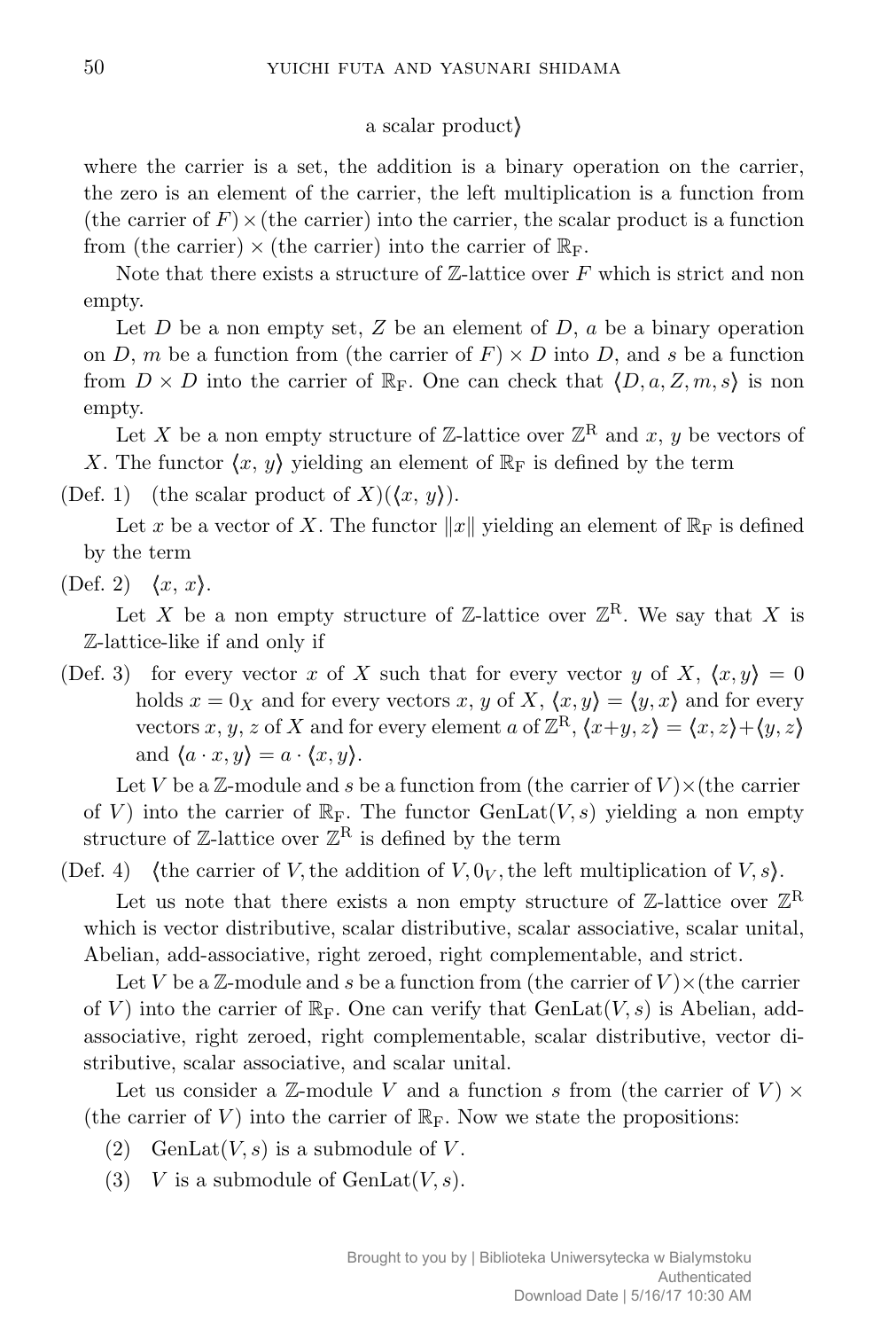Note that there exists an Abelian, add-associative, right zeroed, right complementable, scalar distributive, vector distributive, scalar associative, scalar unital, non empty structure of  $\mathbb{Z}$ -lattice over  $\mathbb{Z}^R$  which is free.

Let *V* be a free Z-module and *s* be a function from (the carrier of  $V$ )  $\times$ (the carrier of *V*) into the carrier of  $\mathbb{R}_{F}$ . Let us observe that  $GenLat(V, s)$  is free and there exists an Abelian, add-associative, right zeroed, right complementable, scalar distributive, vector distributive, scalar associative, scalar unital, non empty structure of  $\mathbb{Z}\text{-lattice over }\mathbb{Z}^{\mathbf{R}}$  which is torsion-free.

Now we state the proposition:

(4) Let us consider a finite rank, free Z-module *V* , and a function *s* from (the carrier of  $V$ )  $\times$  (the carrier of  $V$ ) into the carrier of  $\mathbb{R}_{F}$ .

Then  $GenLat(V, s)$  is finite rank. The theorem is a consequence of  $(2)$ .

Let us note that there exists a free, Abelian, add-associative, right zeroed, right complementable, scalar distributive, vector distributive, scalar associative, scalar unital, non empty structure of  $\mathbb{Z}$ -lattice over  $\mathbb{Z}^R$  which is finite rank.

Let *V* be a finite rank, free Z-module and *s* be a function from (the carrier of  $V$   $\times$  (the carrier of  $V$ ) into the carrier of  $\mathbb{R}_{F}$ . Let us note that GenLat $(V, s)$ is finite rank.

Now we state the proposition:

(5) Let us consider a finite rank, free Z-module *V* , and a function *f* from (the carrier of  $\mathbf{0}_V$ )  $\times$  (the carrier of  $\mathbf{0}_V$ ) into the carrier of  $\mathbb{R}_F$ . Suppose  $f =$  (the carrier of  $\mathbf{0}_V$ )  $\times$  (the carrier of  $\mathbf{0}_V$ )  $\longmapsto$  0<sub>RF</sub>. Then GenLat $(\mathbf{0}_V, f)$ is Z-lattice-like.

**PROOF:** Set  $X = \text{GenLat}(\mathbf{0}_V, f)$ . For every vector x of X such that for every vector *y* of *X*,  $\langle x, y \rangle = 0$  holds  $x = 0$ <sub>*X*</sub> by [10, (26)]. For every vectors *x*, *y*, *z* of *X* and for every element *a* of  $\mathbb{Z}^{\mathbf{R}}$ ,  $\langle x, y \rangle = \langle y, x \rangle$  and  $\langle x + y, z \rangle = \langle x, z \rangle + \langle y, z \rangle$  and  $\langle a \cdot x, y \rangle = a \cdot \langle x, y \rangle$  by [16, (7)], [8, (87)]. П

Note that there exists a non empty structure of  $\mathbb{Z}$ -lattice over  $\mathbb{Z}^R$  which is Z-lattice-like and there exists a finite rank, free, Abelian, add-associative, right zeroed, right complementable, scalar distributive, vector distributive, scalar associative, scalar unital, non empty structure of  $\mathbb{Z}$ -lattice over  $\mathbb{Z}^R$  which is Z-lattice-like.

There exists a finite rank, free, Z-lattice-like, Abelian, add-associative, right zeroed, right complementable, scalar distributive, vector distributive, scalar associative, scalar unital, non empty structure of  $\mathbb{Z}$ -lattice over  $\mathbb{Z}^R$ which is strict.

A Z-lattice is a finite rank, free, Z-lattice-like, Abelian, add-associative,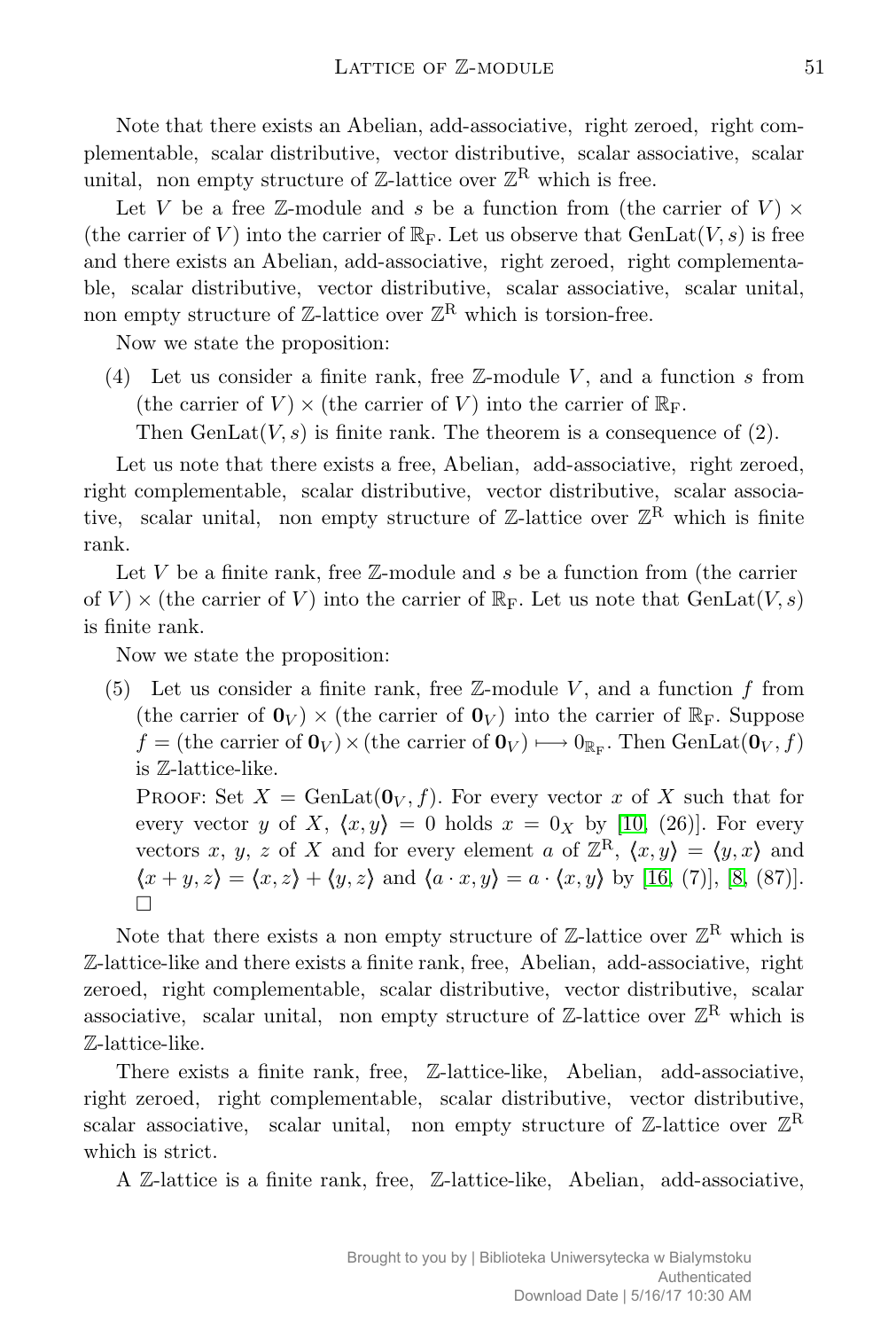right zeroed, right complementable, scalar distributive, vector distributive, scalar associative, scalar unital, non empty structure of  $\mathbb{Z}$ -lattice over  $\mathbb{Z}^R$ . Now we state the proposition:

(6) Let us consider a non trivial, torsion-free Z-module *V* , a submodule *Z* of *V* , a non zero vector *v* of *V* , and a function *f* from (the carrier of  $Z \times ($  the carrier of *Z*) into the carrier of  $\mathbb{R}_F$ . Suppose  $Z = \text{Lin}(\{v\})$  and for every vectors  $v_1$ ,  $v_2$  of  $Z$  and for every elements  $a, b$  of  $\mathbb{Z}^R$  such that  $v_1 = a \cdot v$  and  $v_2 = b \cdot v$  holds  $f(v_1, v_2) = a \cdot b$ . Then GenLat $(Z, f)$  is Z-lattice-like.

**PROOF:** Set  $L = \text{GenLat}(Z, f)$ . *L* is Z-lattice-like by [10, (26)], [12, (19)],  $[10, (1)], [12, (21)]. \square$ 

Observe that there exists a Z-lattice which is non trivial.

Let *V* be a torsion-free Z-module. Let us observe that  $\mathbb{Z}\text{-MQVectSp}(V)$ is scalar distributive, vector distributive, scalar associative, scalar unital, addassociative, right zeroed, right complementable, and Abelian as a non empty vector space structure over  $\mathbb{F}_{\mathbb{Q}}$ .

Now we state the propositions:

(7) Let us consider a Z-lattice *L*, and vectors *v*, *u* of *L*. Then

(i) 
$$
\langle v, -u \rangle = -\langle v, u \rangle
$$
, and

(ii) 
$$
\langle -v, u \rangle = -\langle v, u \rangle
$$
.

- (8) Let us consider a Z-lattice L, and vectors v, u, w of L. Then  $\langle v, u+w \rangle =$  $\langle v, u \rangle + \langle v, w \rangle$ .
- (9) Let us consider a  $\mathbb{Z}$ -lattice *L*, vectors *v*, *u* of *L*, and an element *a* of  $\mathbb{Z}^R$ . Then  $\langle v, a \cdot u \rangle = a \cdot \langle v, u \rangle$ .
- (10) Let us consider a Z-lattice *L*, vectors *v*, *u*, *w* of *L*, and elements *a*, *b* of  $\mathbb{Z}^{\mathbf{R}}$ . Then
	- (i)  $\langle a \cdot v + b \cdot u, w \rangle = a \cdot \langle v, w \rangle + b \cdot \langle u, w \rangle$ , and

(ii) 
$$
\langle v, a \cdot u + b \cdot w \rangle = a \cdot \langle v, u \rangle + b \cdot \langle v, w \rangle
$$
.

The theorem is a consequence of (8) and (9).

- (11) Let us consider a  $\mathbb{Z}$ -lattice  $L$ , and vectors  $v, u, w$  of  $L$ . Then
	- (i)  $\langle v u, w \rangle = \langle v, w \rangle \langle u, w \rangle$ , and
	- (ii)  $\langle v, u w \rangle = \langle v, u \rangle \langle v, w \rangle$ .

The theorem is a consequence of (8) and (9).

- (12) Let us consider a Z-lattice *L*, and a vector *v* of *L*. Then
	- $\langle v, 0_L \rangle = 0$ , and
	- (ii)  $\langle 0_L, v \rangle = 0$ .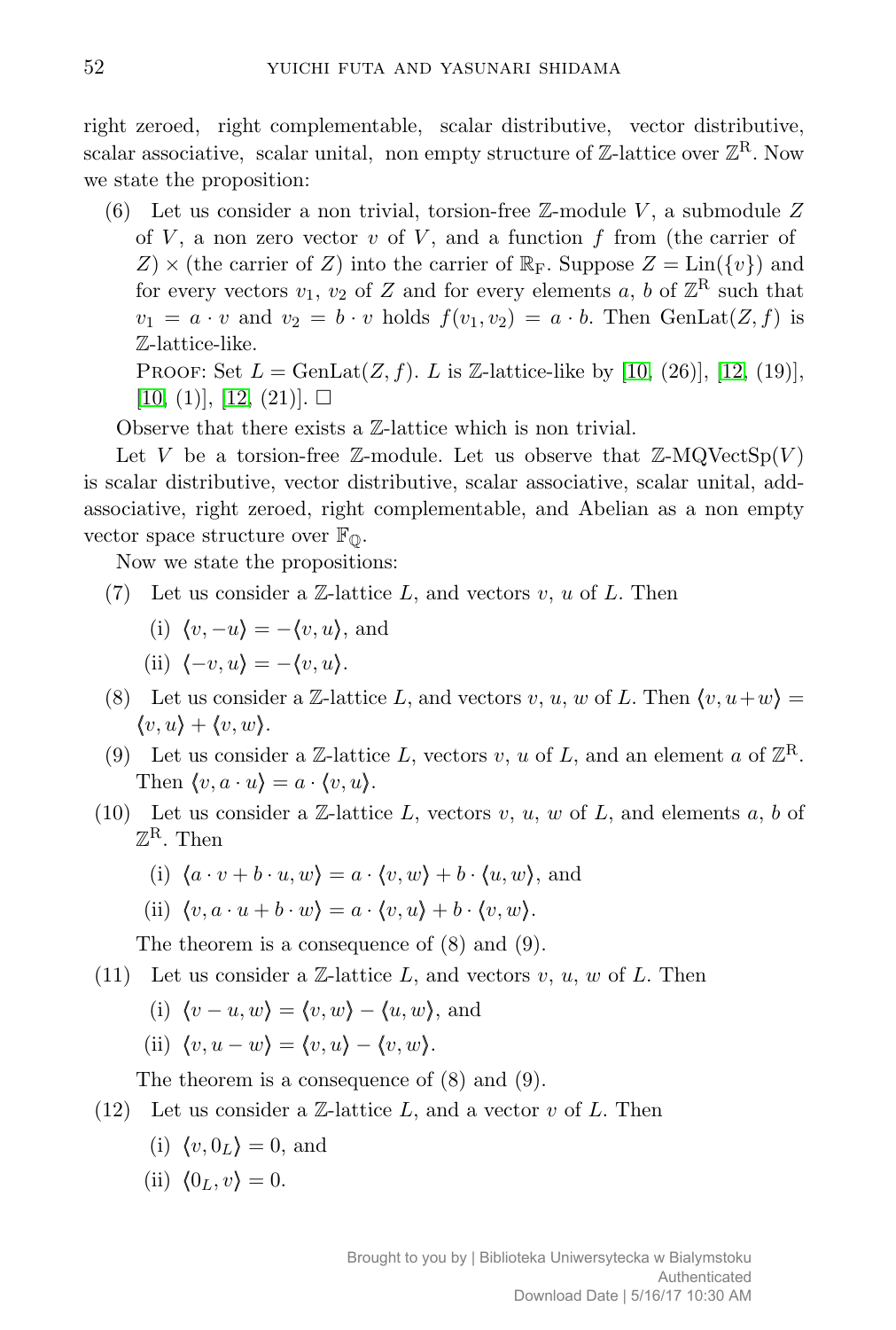The theorem is a consequence of (11).

Let *X* be a  $\mathbb{Z}$ -lattice. We say that *X* is integral if and only if

(Def. 5) for every vectors *v*, *u* of *X*,  $\langle v, u \rangle \in \mathbb{Z}$ .

Observe that there exists a Z-lattice which is integral.

Let  $L$  be an integral  $\mathbb{Z}$ -lattice and  $v, u$  be vectors of  $L$ . Let us observe that  $\langle v, u \rangle$  is integer.

Let *v* be a vector of L. Let us note that  $||v||$  is integer. Now we state the propositions:

- (13) Let us consider a Z-lattice *L*, a finite subset *I* of *L*, and a vector *u* of *L*. Suppose for every vector *v* of *L* such that  $v \in I$  holds  $\langle v, u \rangle \in \mathbb{Z}$ . Let us consider a vector *v* of *L*. If  $v \in \text{Lin}(I)$ , then  $\langle v, u \rangle \in \mathbb{Z}$ . PROOF: Define  $\mathcal{P}[\text{natural number}] \equiv \text{for every finite subset } I \text{ of } L \text{ such}$ that  $\overline{I} = \$_1$  and for every vector *v* of *L* such that  $v \in I$  holds  $\langle v, u \rangle \in \mathbb{Z}$ for every vector *v* of *L* such that  $v \in \text{Lin}(I)$  holds  $\langle v, u \rangle \in \mathbb{Z}$ . P[0] by [11, (67)], (12). For every natural number *n* such that  $\mathcal{P}[n]$  holds  $\mathcal{P}[n+1]$  by [8, (40)], [11, (72)], [1, (44)], [8, (31)]. For every natural number *n*, *P*[*n*] from [3, Sch. 2].  $\square$
- (14) Let us consider a Z-lattice *L*, and a basis *I* of *L*. Suppose for every vectors *v*, *u* of *L* such that *v*,  $u \in I$  holds  $\langle v, u \rangle \in \mathbb{Z}$ . Let us consider vectors *v*, *u* of *L*. Then  $\langle v, u \rangle \in \mathbb{Z}$ .

PROOF: Define  $\mathcal{P}[\text{natural number}] \equiv \text{for every finite subset } I \text{ of } L \text{ such that}$  $\overline{I} = \$_1$  and for every vectors *v*, *u* of *L* such that *v*,  $u \in I$  holds  $\langle v, u \rangle \in \mathbb{Z}$ for every vectors *v*, *u* of *L* such that *v*,  $u \in \text{Lin}(I)$  holds  $\langle v, u \rangle \in \mathbb{Z}$ .  $\mathcal{P}[0]$  by [11, (67)], (12). For every natural number *n* such that  $\mathcal{P}[n]$  holds  $\mathcal{P}[n+1]$ by [8, (40)], [11, (72)], [1, (44)], [8, (31)]. For every natural number *n*,  $\mathcal{P}[n]$ from [3, Sch. 2].  $\square$ 

(15) Let us consider a Z-lattice *L*, and a basis *I* of *L*. Suppose for every vectors *v*, *u* of *L* such that *v*,  $u \in I$  holds  $\langle v, u \rangle \in \mathbb{Z}$ . Then *L* is integral.

Let *X* be a Z-lattice. We say that *X* is positive definite if and only if

(Def. 6) for every vector *v* of *X* such that  $v \neq 0$ <sub>*X*</sub> holds  $||v|| > 0$ .

Let us observe that there exists a  $\mathbb{Z}$ -lattice which is non trivial, integral, and positive definite.

Let us consider a positive definite Z-lattice *L* and a vector *v* of *L*. Now we state the propositions:

(16)  $\|v\| = 0$  if and only if  $v = 0_L$ .

(17)  $\|v\| \geq 0$ . The theorem is a consequence of (12).

Let X be an integral  $\mathbb{Z}$ -lattice. We say that X is even if and only if (Def. 7) for every vector *v* of *X*,  $||v||$  is even.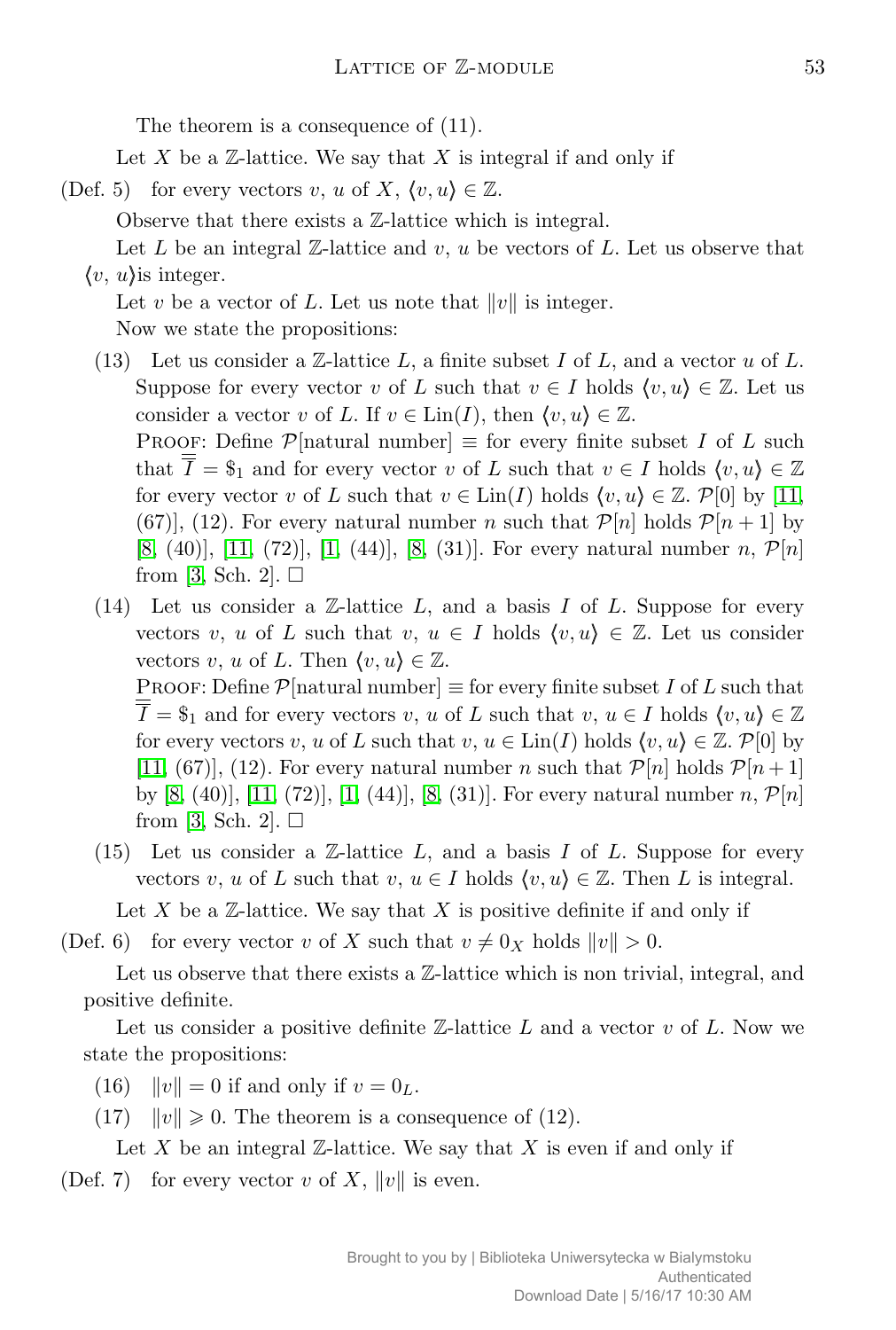One can verify that there exists an integral Z-lattice which is even.

Let L be a  $\mathbb{Z}$ -lattice. We introduce the notation  $\dim(L)$  as a synonym of rank*L*.

Let *v*, *u* be vectors of *L*. We say that *v*, *u* are orthogonal if and only if (Def. 8)  $\langle v, u \rangle = 0$ .

Let us note that the predicate is symmetric.

Let us consider a Z-lattice *L* and vectors *v*, *u* of *L*.

Let us assume that *v*, *u* are orthogonal. Now we state the propositions:

- (18) (i) *v*, *−u* are orthogonal, and
	- (ii) *−v*, *u* are orthogonal, and
	- (iii) *−v*, *−u* are orthogonal.

The theorem is a consequence of (7).

- (19)  $\|v + u\| = \|v\| + \|u\|$ . The theorem is a consequence of (8).
- $(20)$   $\|v u\| = \|v\| + \|u\|$ . The theorem is a consequence of (11).

Let *L* be a Z-lattice.

A  $\mathbb{Z}$ -sublattice of  $L$  is a  $\mathbb{Z}$ -lattice and is defined by

(Def. 9) the carrier of *it*  $\subseteq$  the carrier of *L* and  $0_{it} = 0_L$  and the addition of  $it =$  (the addition of *L*)  $\upharpoonright$  (the carrier of *it*) and the left multiplication of  $it =$  (the left multiplication of *L*) $\left| \right|$  ((the carrier of  $\mathbb{Z}^R$ )  $\times$  (the carrier of *it*)) and the scalar product of  $it =$  (the scalar product of  $L$ )  $\upharpoonright$  (the carrier of *it*).

Now we state the propositions:

- (21) Let us consider a  $\mathbb{Z}\text{-lattice } L$ . Then every  $\mathbb{Z}\text{-sublattice of } L$  is a submodule of *L*.
- (22) Let us consider an object x, a  $\mathbb{Z}$ -lattice L, and  $\mathbb{Z}$ -sublattices  $L_1, L_2$  of L. Suppose  $x \in L_1$  and  $L_1$  is a Z-sublattice of  $L_2$ . Then  $x \in L_2$ . The theorem is a consequence of (21).
- (23) Let us consider an object x, a  $\mathbb{Z}$ -lattice L, and a  $\mathbb{Z}$ -sublattice  $L_1$  of L. If  $x \in L_1$ , then  $x \in L$ . The theorem is a consequence of (21).
- (24) Let us consider a  $\mathbb{Z}$ -lattice  $L$ , and a  $\mathbb{Z}$ -sublattice  $L_1$  of  $L$ . Then every vector of  $L_1$  is a vector of  $L$ . The theorem is a consequence of  $(21)$ .
- (25) Let us consider a Z-lattice *L*, and Z-sublattices  $L_1$ ,  $L_2$  of *L*. Then  $0_{L_1}$  =  $0_{L_2}$ .
- (26) Let us consider a Z-lattice L, a Z-sublattice  $L_1$  of L, vectors  $v_1, v_2$  of L, and vectors  $w_1, w_2$  of  $L_1$ . If  $w_1 = v_1$  and  $w_2 = v_2$ , then  $w_1 + w_2 = v_1 + v_2$ . The theorem is a consequence of (21).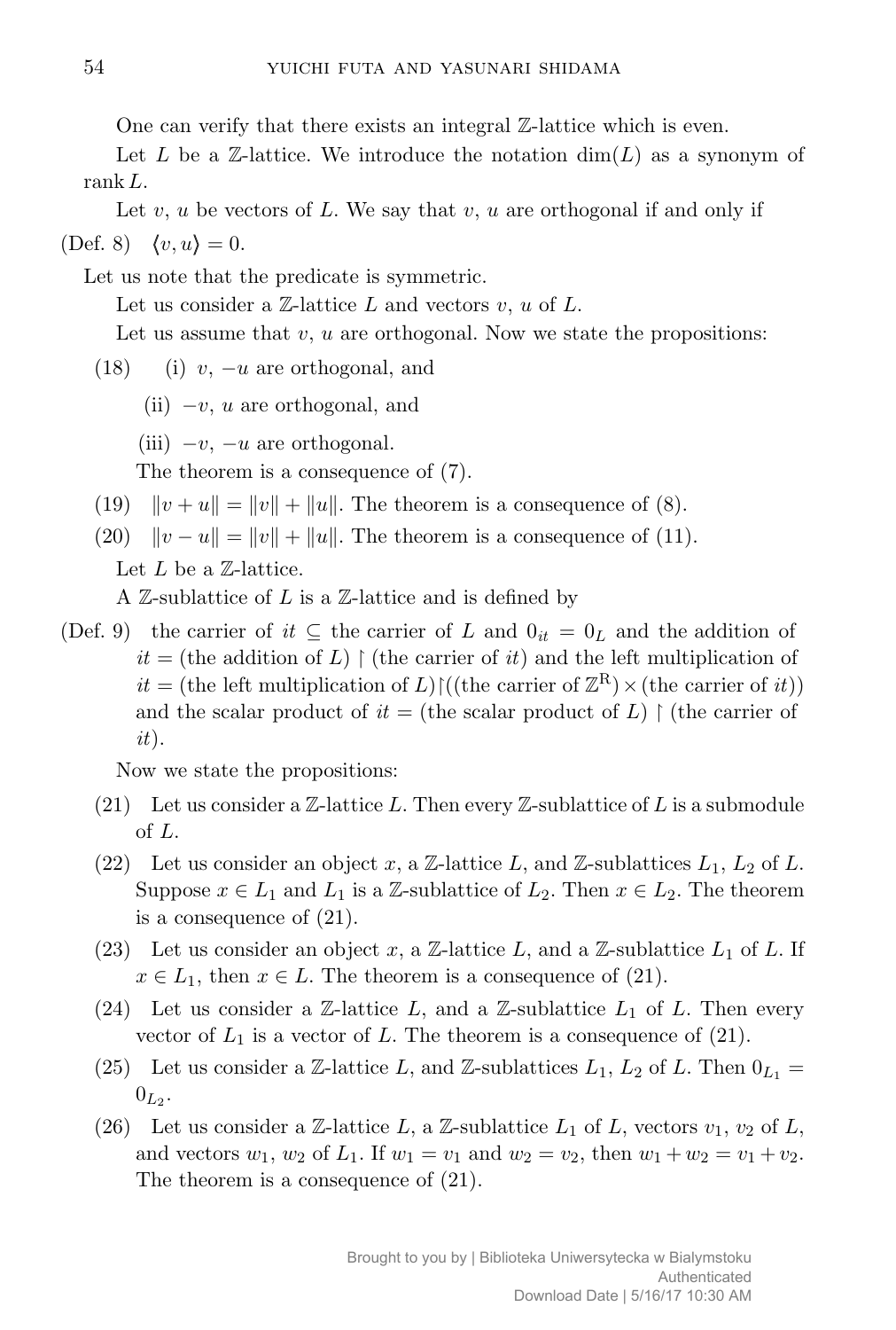- (27) Let us consider a  $\mathbb{Z}$ -lattice  $L$ , a  $\mathbb{Z}$ -sublattice  $L_1$  of  $L$ , a vector  $v$  of  $L$ , a vector *w* of  $L_1$ , and an element *a* of  $\mathbb{Z}^R$ . If  $w = v$ , then  $a \cdot w = a \cdot v$ . The theorem is a consequence of (21).
- (28) Let us consider a Z-lattice  $L$ , a Z-sublattice  $L_1$  of  $L$ , a vector  $v$  of  $L$ , and a vector *w* of  $L_1$ . If  $w = v$ , then  $-w = -v$ . The theorem is a consequence of (21).
- (29) Let us consider a Z-lattice  $L$ , a Z-sublattice  $L_1$  of  $L$ , vectors  $v_1$ ,  $v_2$  of  $L$ , and vectors  $w_1, w_2$  of  $L_1$ . If  $w_1 = v_1$  and  $w_2 = v_2$ , then  $w_1 - w_2 = v_1 - v_2$ . The theorem is a consequence of (21).
- (30) Let us consider a Z-lattice L, and a Z-sublattice  $L_1$  of L. Then  $0_L \in L_1$ . The theorem is a consequence of (21).
- (31) Let us consider a Z-lattice *L*, and Z-sublattices  $L_1, L_2$  of *L*. Then  $0_{L_1} \in$ *L*2. The theorem is a consequence of (21).
- (32) Let us consider a Z-lattice *L*, and a Z-sublattice  $L_1$  of *L*. Then  $0_{L_1} \in L$ . The theorem is a consequence of (21).
- (33) Let us consider a Z-lattice L, a Z-sublattice  $L_1$  of L, and vectors  $v_1, v_2$ of *L*. If  $v_1, v_2 \in L_1$ , then  $v_1 + v_2 \in L_1$ . The theorem is a consequence of (21).
- (34) Let us consider a Z-lattice  $L$ , a Z-sublattice  $L_1$  of  $L$ , a vector  $v$  of  $L$ , and an element *a* of  $\mathbb{Z}^R$ . If  $v \in L_1$ , then  $a \cdot v \in L_1$ . The theorem is a consequence of (21).
- (35) Let us consider a  $\mathbb{Z}$ -lattice  $L$ , a  $\mathbb{Z}$ -sublattice  $L_1$  of  $L$ , and a vector  $v$  of *L*. If  $v \in L_1$ , then  $-v \in L_1$ . The theorem is a consequence of (21).
- (36) Let us consider a Z-lattice  $L$ , a Z-sublattice  $L_1$  of  $L$ , and vectors  $v_1, v_2$ of *L*. If  $v_1, v_2 \in L_1$ , then  $v_1 - v_2 \in L_1$ . The theorem is a consequence of (21).
- (37) Let us consider a positive definite Z-lattice *L*, a non empty set *A*, an element *z* of *A*, a binary operation *a* on *A*, a function *m* from (the carrier of  $(\mathbb{Z}^{\mathbf{R}}) \times A$  into *A*, and a function *s* from  $A \times A$  into the carrier of  $\mathbb{R}_{\mathrm{F}}$ . Suppose *A* is a linearly closed subset of *L* and  $z = 0<sub>L</sub>$  and  $a =$  (the addition of L)  $\upharpoonright$  *A* and  $m =$  (the left multiplication of L) $\upharpoonright$  ((the carrier of  $\mathbb{Z}^R$ ) × A) and *s* = (the scalar product of *L*)  $\upharpoonright$  *A*. Then  $\langle A, a, z, m, s \rangle$  is a Z-sublattice of *L*.

PROOF: Set  $L_1 = \langle A, a, z, m, s \rangle$ . Set  $V_1 = \langle A, a, z, m \rangle$ .  $L_1$  is a submodule of  $V_1$ .  $L_1$  is Z-lattice-like by [10, (25)], [7, (49)], [10, (28), (29)].  $\Box$ 

(38) Let us consider a  $\mathbb{Z}$ -lattice  $L$ , a  $\mathbb{Z}$ -sublattice  $L_1$  of  $L$ , vectors  $w_1, w_2$ of  $L_1$ , and vectors  $v_1$ ,  $v_2$  of  $L$ . Suppose  $w_1 = v_1$  and  $w_2 = v_2$ . Then  $\langle w_1, w_2 \rangle = \langle v_1, v_2 \rangle$ .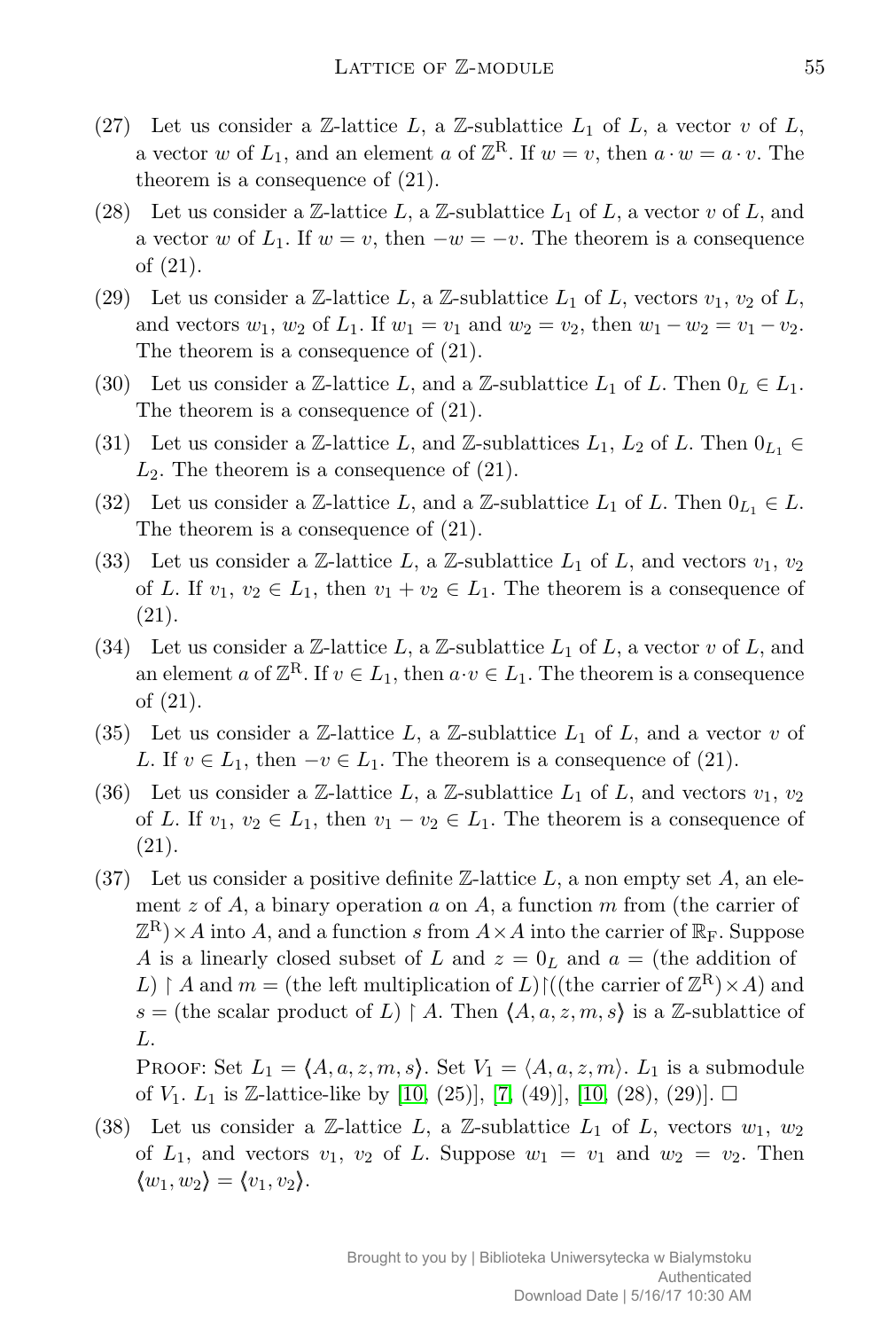Let *L* be an integral Z-lattice. Note that every Z-sublattice of *L* is integral.

Let  $L$  be a positive definite  $\mathbb{Z}$ -lattice. Let us observe that every  $\mathbb{Z}$ -sublattice of *L* is positive definite.

Let *V*, *W* be vector space structures over  $\mathbb{Z}^R$ .

An R-form of *V* and *W* is a function from (the carrier of  $V$ )  $\times$  (the carrier of *W*) into the carrier of  $\mathbb{R}_F$ . The functor NulFrForm $(V, W)$  yielding an  $\mathbb{R}$ -form of *V* and *W* is defined by the term

(Def. 10) (the carrier of *V*)  $\times$  (the carrier of *W*)  $\longmapsto 0_{\mathbb{R}_F}$ .

Let *V*, *W* be non empty vector space structures over  $\mathbb{Z}^{\mathbf{R}}$  and  $f, g$  be R-forms of *V* and *W*. The functor  $f + g$  yielding an R-form of *V* and *W* is defined by

(Def. 11) for every vector *v* of *V* and for every vector *w* of *W*,  $it(v, w) = f(v, w) +$ *g*(*v, w*).

Let f be an  $\mathbb{R}$ -form of V and W and a be an element of  $\mathbb{R}_F$ . The functor  $a \cdot f$  yielding an R-form of *V* and *W* is defined by

- (Def. 12) for every vector *v* of *V* and for every vector *w* of *W*,  $it(v, w) = a \cdot f(v, w)$ . The functor *−f* yielding an R-form of *V* and *W* is defined by
- (Def. 13) for every vector *v* of *V* and for every vector *w* of *W*,  $it(v, w) = -f(v, w)$ . One can verify that the functor *−f* is defined by the term
- $(\text{Def. 14})$   $(-1_{\mathbb{R}_F}) \cdot f$ .

Let *f*, *g* be R-forms of *V* and *W*. The functor  $f - g$  yielding an R-form of *V* and *W* is defined by the term

(Def. 15)  $f + -g$ .

Observe that the functor  $f - g$  is defined by

(Def. 16) for every vector *v* of *V* and for every vector *w* of *W*,  $it(v, w) = f(v, w)$ *g*(*v, w*).

Let us note that the functor  $f + g$  is commutative.

Now we state the propositions:

- (39) Let us consider non empty vector space structures V, W over  $\mathbb{Z}^R$ , and an  $\mathbb{R}$ -form  $f$  of  $V$  and  $W$ . Then  $f + \text{NulFrForm}(V, W) = f$ .
- (40) Let us consider non empty vector space structures V, W over  $\mathbb{Z}^R$ , and R-forms  $f, g, h$  of  $V$  and  $W$ . Then  $(f+g)+h=f+(g+h)$ .
- (41) Let us consider non empty vector space structures  $V, W$  over  $\mathbb{Z}^R$ , and an  $\mathbb{R}$ -form *f* of *V* and *W*. Then  $f - f = \text{NullFrForm}(V, W)$ .
- (42) Let us consider non empty vector space structures *V*, *W* over  $\mathbb{Z}^R$ , an element *a* of  $\mathbb{R}_F$ , and  $\mathbb{R}$ -forms *f*, *g* of *V* and *W*. Then  $a \cdot (f+g) = a \cdot f + a \cdot g$ .

Let us consider non empty vector space structures  $V, W$  over  $\mathbb{Z}^R$ , elements  $a, b$  of  $\mathbb{R}_F$ , and an  $\mathbb{R}$ -form  $f$  of  $V$  and  $W$ . Now we state the propositions: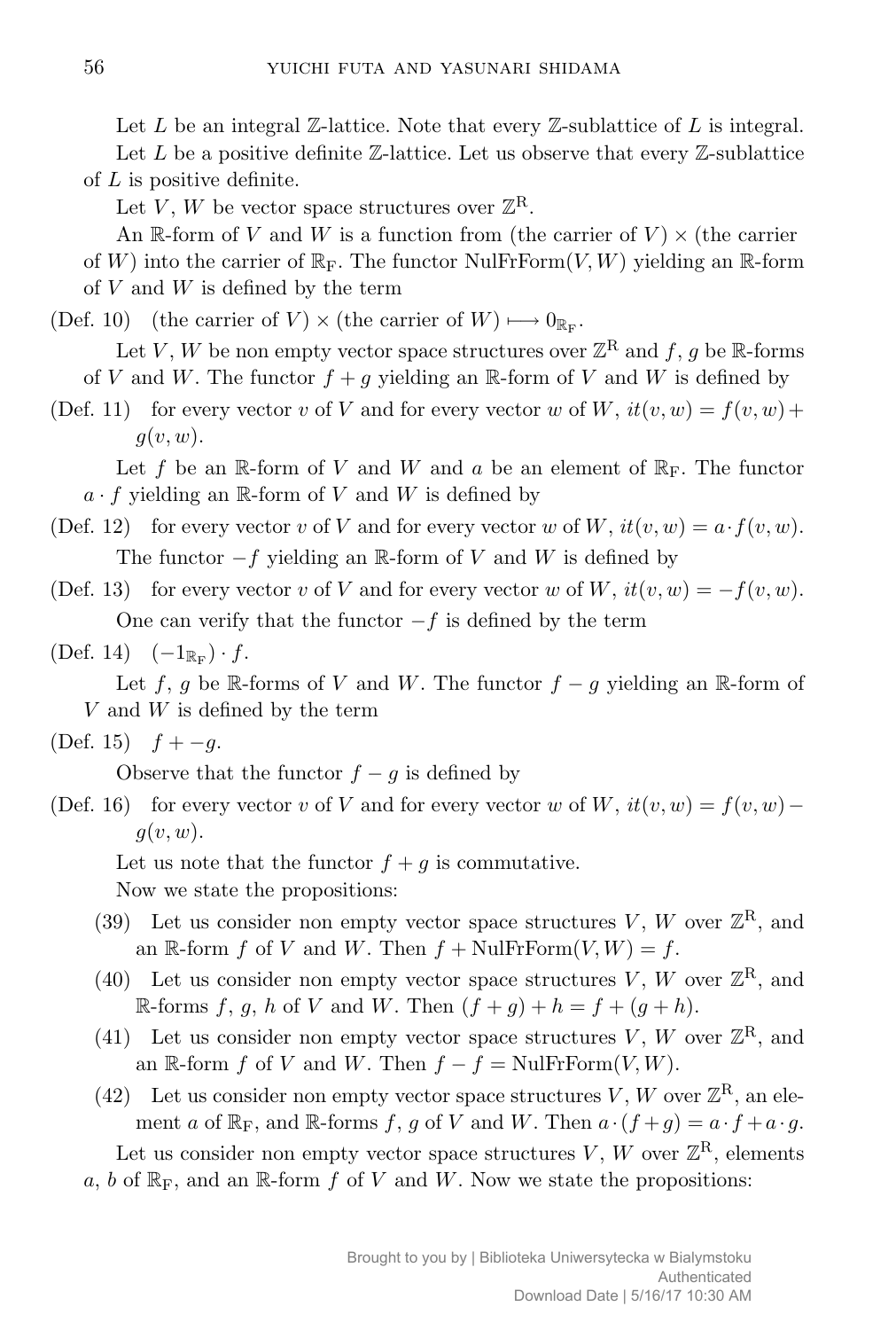- $(43)$   $(a + b) \cdot f = a \cdot f + b \cdot f$ .
- $(44)$   $(a \cdot b) \cdot f = a \cdot (b \cdot f).$
- (45) Let us consider non empty vector space structures  $V, W$  over  $\mathbb{Z}^R$ , and an  $\mathbb{R}$ -form  $f$  of  $V$  and  $W$ . Then  $1_{\mathbb{R}_F} \cdot f = f$ .

Let *V* be a vector space structure over  $\mathbb{Z}^R$ .

An R-functional of *V* is a function from the carrier of *V* into the carrier of  $\mathbb{R}_F$ . Let *V* be a non empty vector space structure over  $\mathbb{Z}^R$  and  $f$ ,  $g$  be  $\mathbb{R}$ functionals of *V*. The functor  $f + g$  yielding an R-functional of *V* is defined by

(Def. 17) for every element *x* of *V*,  $it(x) = f(x) + g(x)$ .

Let *f* be an R-functional of *V* . The functor *−f* yielding an R-functional of *V* is defined by

(Def. 18) for every element *x* of *V*,  $it(x) = -f(x)$ .

Let *f*, *g* be R-functionals of *V*. The functor  $f - g$  yielding an R-functional of *V* is defined by the term

(Def. 19)  $f + -q$ .

Let *v* be an element of  $\mathbb{R}_F$  and *f* be an  $\mathbb{R}$ -functional of *V*. The functor  $v \cdot f$ yielding an R-functional of *V* is defined by

(Def. 20) for every element *x* of *V*,  $it(x) = v \cdot f(x)$ .

Let *V* be a vector space structure over  $\mathbb{Z}^R$ . The functor 0FrFunctional(*V*) yielding an  $\mathbb R$ -functional of  $V$  is defined by the term

 $(\text{Def. 21}) \quad \Omega_V \longmapsto 0_{\mathbb{R}_F}.$ 

Let *V* be a non empty vector space structure over  $\mathbb{Z}^R$  and *F* be an  $\mathbb{R}$ functional of  $V$ . We say that  $F$  is homogeneous if and only if

(Def. 22) for every vector *x* of *V* and for every scalar *r* of *V*,  $F(r \cdot x) = r \cdot F(x)$ . We say that *F* is 0-preserving if and only if

(Def. 23)  $F(0_V) = 0_{\mathbb{R}_F}$ .

Let  $V$  be a  $\mathbb{Z}$ -module. Note that every  $\mathbb{R}$ -functional of  $V$  which is homogeneous is also 0-preserving.

Let *V* be a non empty vector space structure over  $\mathbb{Z}^R$ . One can verify that  $0$ FrFunctional(*V*) is additive and  $0$ FrFunctional(*V*) is homogeneous and  $0$ FrFunctional(*V*) is 0-preserving and there exists an R-functional of *V* which is additive, homogeneous, and 0-preserving.

Now we state the propositions:

(46) Let us consider a non empty vector space structure V over  $\mathbb{Z}^R$ , and R-functionals *f*, *g* of *V*. Then  $f + g = g + f$ .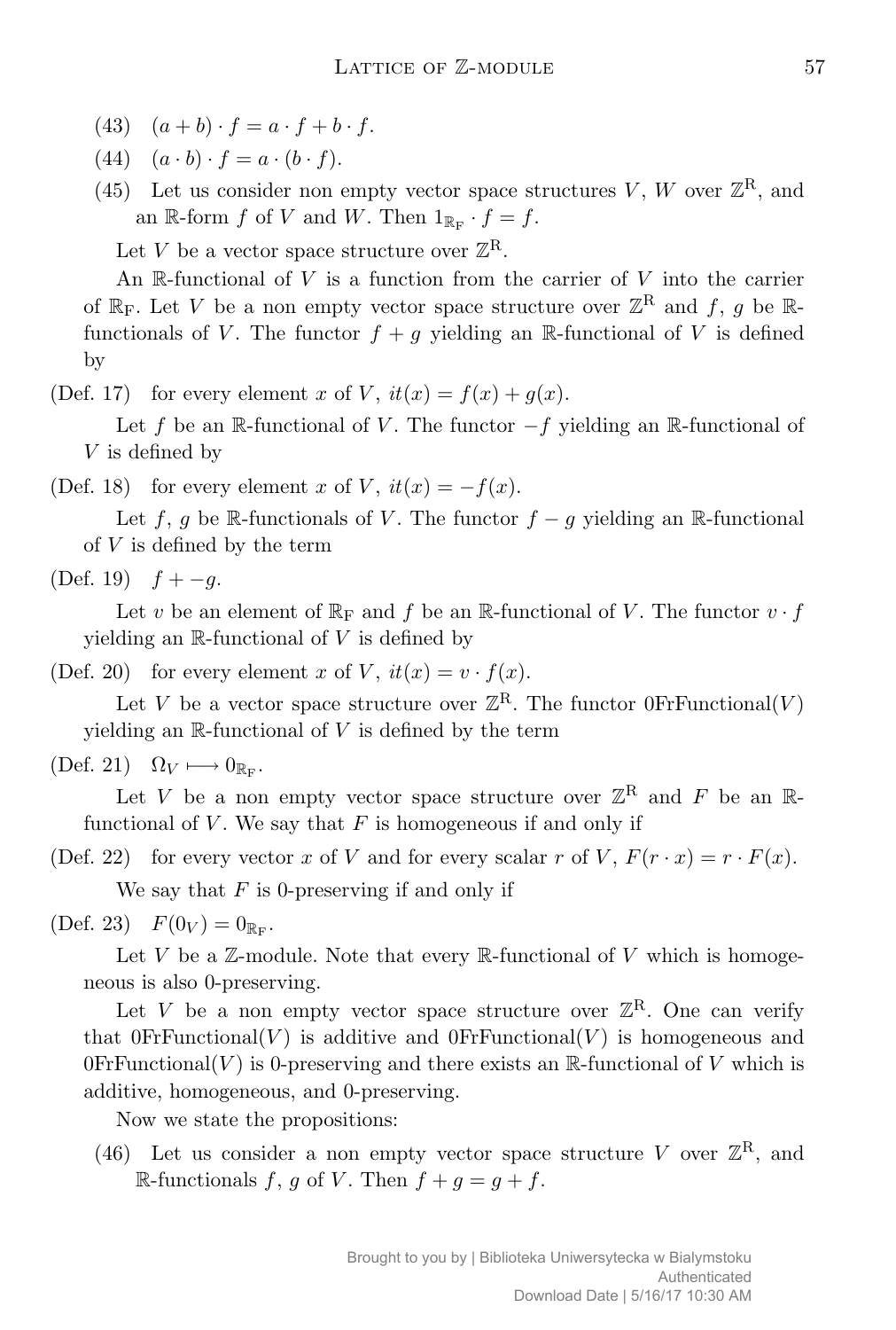- (47) Let us consider a non empty vector space structure V over  $\mathbb{Z}^R$ , and R-functionals  $f, g, h$  of  $V$ . Then  $(f+g)+h=f+(g+h)$ .
- (48) Let us consider a non empty vector space structure V over  $\mathbb{Z}^R$ , and an element *x* of *V*. Then  $(0FrFunctional(V))(x) = 0_{\mathbb{R}_F}$ .

Let us consider a non empty vector space structure V over  $\mathbb{Z}^R$  and an  $\mathbb{R}$ functional  $f$  of  $V$ . Now we state the propositions:

- (49)  $f + 0$ FrFunctional( $V$ ) =  $f$ .
- (50)  $f f = 0$ FrFunctional(*V*).
- (51) Let us consider a non empty vector space structure *V* over  $\mathbb{Z}^R$ , an element *r* of  $\mathbb{R}_F$ , and  $\mathbb{R}$ -functionals *f*, *g* of *V*. Then  $r \cdot (f + g) = r \cdot f + r \cdot g$ .

Let us consider a non empty vector space structure *V* over  $\mathbb{Z}^R$ , elements *r*, *s* of  $\mathbb{R}_F$ , and an  $\mathbb{R}$ -functional  $f$  of  $V$ . Now we state the propositions:

- $(52)$   $(r + s) \cdot f = r \cdot f + s \cdot f$ .
- $(53)$   $(r \cdot s) \cdot f = r \cdot (s \cdot f).$
- (54) Let us consider a non empty vector space structure V over  $\mathbb{Z}^R$ , and an  $\mathbb{R}$ -functional *f* of *V*. Then  $1_{\mathbb{R}_F} \cdot f = f$ .

Let *V* be a non empty vector space structure over  $\mathbb{Z}^R$  and  $f, g$  be additive R-functionals of *V*. Observe that  $f + g$  is additive.

Let *f* be an additive R-functional of *V* . One can check that *−f* is additive. Let *v* be an element of  $\mathbb{R}_F$ . Let us note that  $v \cdot f$  is additive.

Let f, g be homogeneous R-functionals of V. Let us observe that  $f + g$  is homogeneous.

Let *f* be a homogeneous R-functional of *V* . Note that *−f* is homogeneous. Let *v* be an element of  $\mathbb{R}_F$ . Observe that  $v \cdot f$  is homogeneous.

Let *V*, *W* be non empty vector space structures over  $\mathbb{Z}^R$ , *f* be an R-form of *V* and *W*, and *v* be a vector of *V*. The functor FrFunctionalFAF $(f, v)$  yielding an  $\mathbb{R}$ -functional of  $W$  is defined by the term

(Def. 24)  $(\text{curry } f)(v)$ .

Let *w* be a vector of *W*. The functor FrFunctionalSAF $(f, w)$  yielding an Rfunctional of *V* is defined by the term

 $(Def. 25)$   $(curry' f)(w).$ 

Now we state the propositions:

- (55) Let us consider non empty vector space structures V, W over  $\mathbb{Z}^R$ , an  $\mathbb{R}$ form  $f$  of  $V$  and  $W$ , and a vector  $v$  of  $V$ . Then
	- (i) dom FrFunctionalFAF $(f, v)$  = the carrier of *W*, and
	- (ii) rng FrFunctionalFAF $(f, v) \subseteq$  the carrier of  $\mathbb{R}_F$ , and
	- (iii) for every vector *w* of *W*, (FrFunctionalFAF $(f, v)(w) = f(v, w)$ .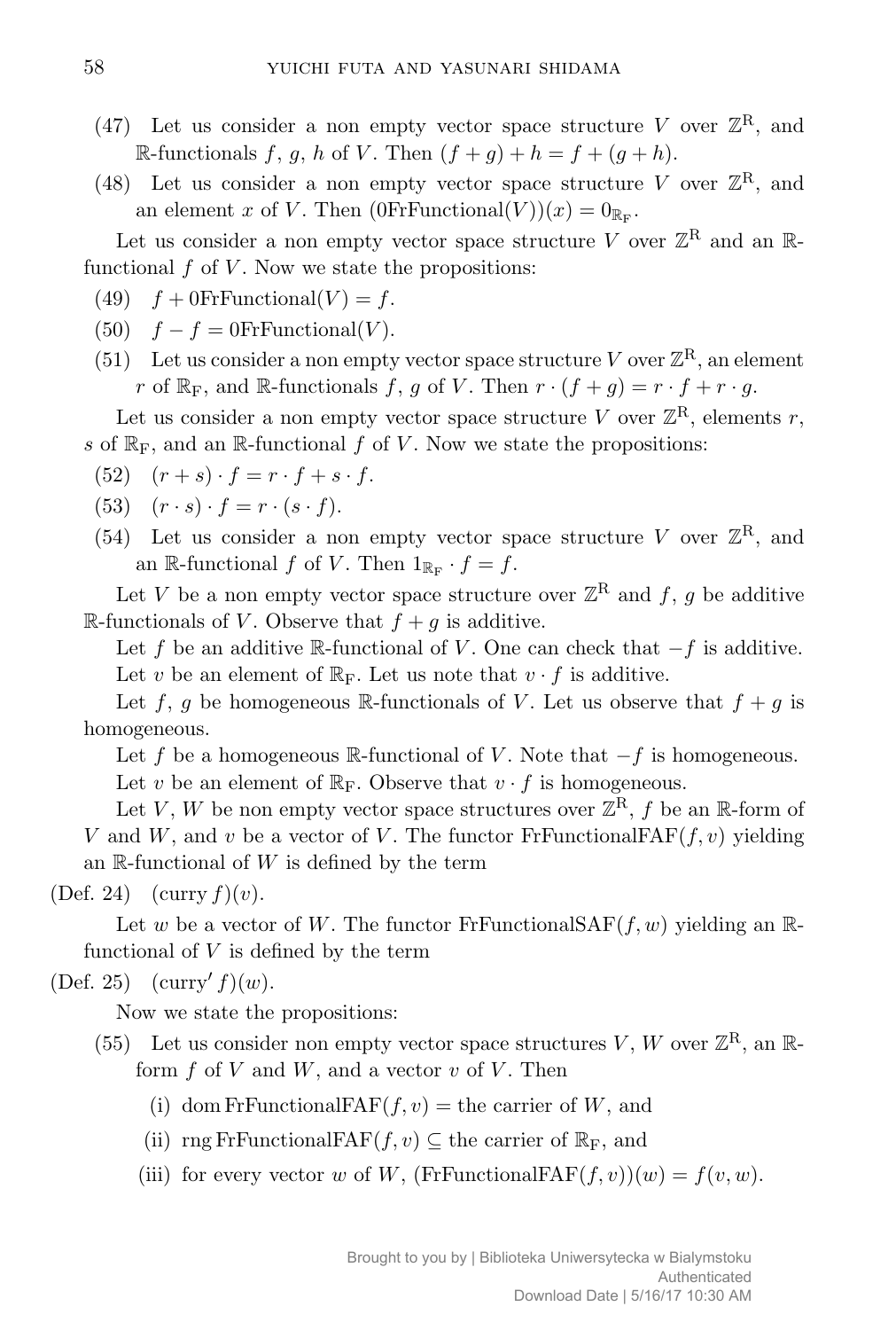- (56) Let us consider non empty vector space structures V, W over  $\mathbb{Z}^R$ , an  $\mathbb{R}$ form *f* of *V* and *W*, and a vector *w* of *W*. Then
	- (i) dom FrFunctionalSAF $(f, w)$  = the carrier of *V*, and
	- (ii) rng FrFunctionalSAF $(f, w) \subseteq$  the carrier of  $\mathbb{R}_F$ , and
	- (iii) for every vector *v* of *V*, (FrFunctionalSAF $(f, w)(v) = f(v, w)$ .
- (57) Let us consider a non empty vector space structure V over  $\mathbb{Z}^R$ , and an element *x* of *V*. Then  $(0FrFunctional(V))(x) = 0_{\mathbb{R}_F}$ .
- (58) Let us consider non empty vector space structures  $V, W$  over  $\mathbb{Z}^R$ , and a vector *v* of *V*. Then FrFunctionalFAF(NulFrForm $(V, W), v$ ) =  $0$ FrFunctional $(W)$ . The theorem is a consequence of  $(55)$ .
- (59) Let us consider non empty vector space structures  $V, W$  over  $\mathbb{Z}^R$ , and a vector *w* of *W*. Then FrFunctionalSAF(NulFrForm $(V, W), w$ ) =  $0$ FrFunctional $(V)$ . The theorem is a consequence of  $(56)$ .
- (60) Let us consider non empty vector space structures V, W over  $\mathbb{Z}^R$ , Rforms f, g of V and W, and a vector w of W. Then FrFunctionalSAF $(f +$  $g, w$ ) = FrFunctionalSAF $(f, w)$  + FrFunctionalSAF $(g, w)$ . The theorem is a consequence of (56).
- (61) Let us consider non empty vector space structures V, W over  $\mathbb{Z}^R$ , Rforms  $f, g$  of  $V$  and  $W$ , and a vector  $v$  of  $V$ . Then FrFunctionalFAF $(f +$  $g, v$ ) = FrFunctionalFAF $(f, v)$  + FrFunctionalFAF $(g, v)$ . The theorem is a consequence of (55).
- (62) Let us consider non empty vector space structures V, W over  $\mathbb{Z}^R$ , an  $\mathbb{R}$ form f of V and W, an element a of  $\mathbb{R}_F$ , and a vector w of W. Then FrFunctionalSAF $(a \cdot f, w) = a \cdot$ FrFunctionalSAF $(f, w)$ . The theorem is a consequence of (56).
- (63) Let us consider non empty vector space structures V, W over  $\mathbb{Z}^R$ , an  $\mathbb{R}$ form f of V and W, an element a of  $\mathbb{R}_F$ , and a vector v of V. Then FrFunctionalFAF $(a \cdot f, v) = a \cdot Fr$ FunctionalFAF $(f, v)$ . The theorem is a consequence of (55).
- (64) Let us consider non empty vector space structures V, W over  $\mathbb{Z}^R$ , an  $\mathbb{R}$ form *f* of *V* and *W*, and a vector *w* of *W*. Then FrFunctionalSAF( $-f, w$ ) = *−*FrFunctionalSAF(*f, w*). The theorem is a consequence of (56).
- (65) Let us consider non empty vector space structures V, W over  $\mathbb{Z}^R$ , an  $\mathbb{R}$ form *f* of *V* and *W*, and a vector *v* of *V*. Then FrFunctionalFAF( $-f, v$ ) = *−*FrFunctionalFAF(*f, v*). The theorem is a consequence of (55).
- (66) Let us consider non empty vector space structures V, W over  $\mathbb{Z}^R$ , Rforms  $f, g$  of  $V$  and  $W$ , and a vector  $w$  of  $W$ . Then FrFunctionalSAF $(f -$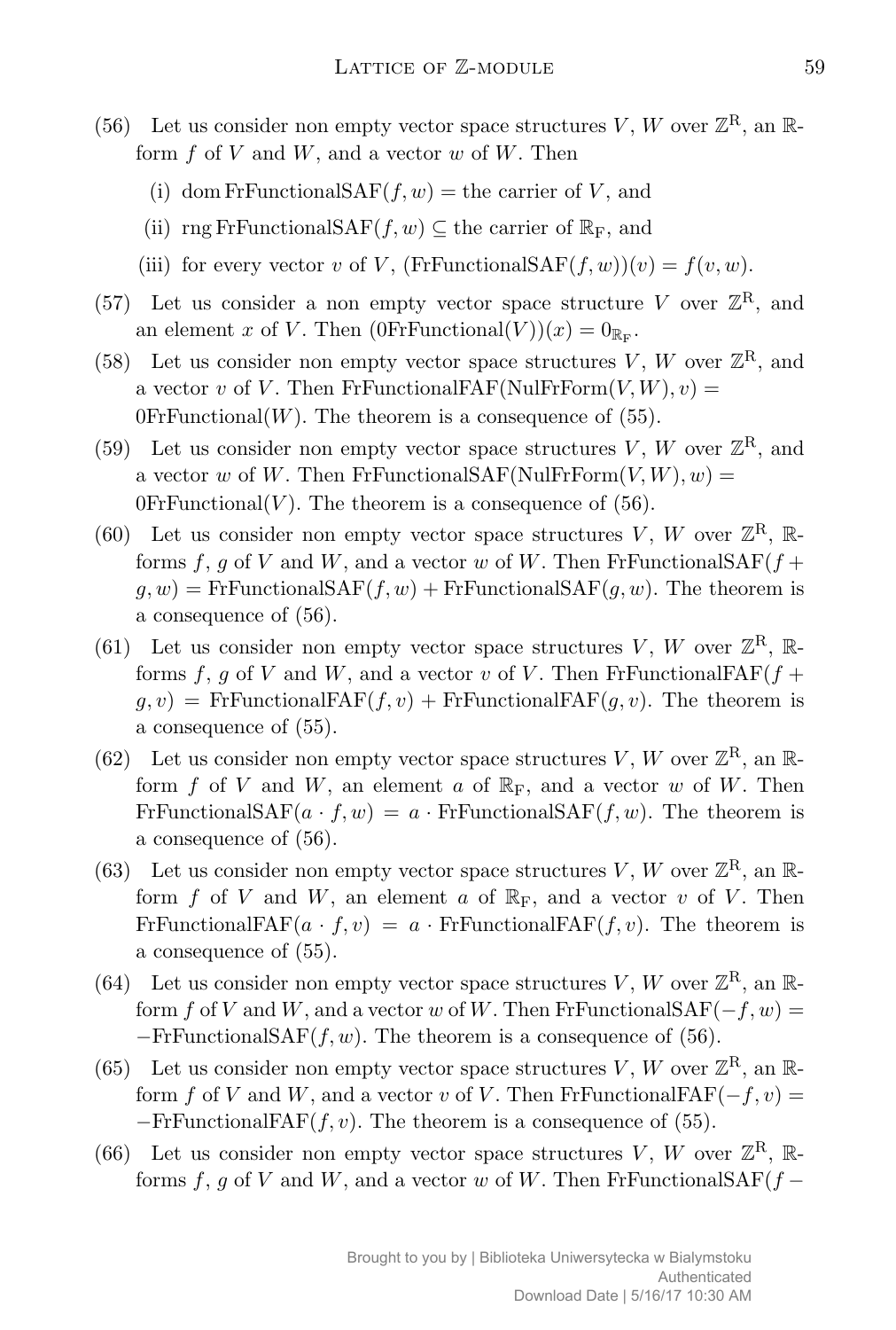$g, w$ ) = FrFunctionalSAF $(f, w)$  *−* FrFunctionalSAF $(g, w)$ . The theorem is a consequence of (56).

(67) Let us consider non empty vector space structures V, W over  $\mathbb{Z}^R$ , Rforms  $f, g$  of  $V$  and  $W$ , and a vector  $v$  of  $V$ . Then FrFunctionalFAF $(f$  $g, v$ ) = FrFunctionalFAF $(f, v)$  *−* FrFunctionalFAF $(g, v)$ . The theorem is a consequence of (55).

Let *V* , *W* be non empty vector space structures over  $\mathbb{Z}^{\mathbf{R}},$   $f$  be an  $\mathbb{R}\text{-}\text{functional}$ of *V*, and *q* be an R-functional of *W*. The functor FrFormFunctional( $f, q$ ) yielding an R-form of *V* and *W* is defined by

- (Def. 26) for every vector *v* of *V* and for every vector *w* of *W*,  $it(v, w) = f(v) \cdot g(w)$ .
	- (68) Let us consider non empty vector space structures V, W over  $\mathbb{Z}^R$ , an  $\mathbb{R}$ functional  $f$  of  $V$ , a vector  $v$  of  $V$ , and a vector  $w$  of  $W$ . Then  $(\text{FrFormFunctional}(f, 0\text{FrFunctional}(W)))(v, w) = 0_{\mathbb{Z}^R}$ .
	- (69) Let us consider non empty vector space structures V, W over  $\mathbb{Z}^R$ , an  $\mathbb{R}$ functional  $q$  of  $W$ , a vector  $v$  of  $V$ , and a vector  $w$  of  $W$ . Then (FrFormFunctional(0FrFunctional(*V*),  $g$ ))(*v*, *w*) =  $0_{\mathbb{Z}^R}$ .
	- (70) Let us consider non empty vector space structures  $V, W$  over  $\mathbb{Z}^R$ , and an  $\mathbb{R}\text{-}\text{functional } f$  of *V*. Then FrFormFunctional(*f*, 0FrFunctional(*W*)) = NulFrForm $(V, W)$ . The theorem is a consequence of (68).
	- (71) Let us consider non empty vector space structures  $V, W$  over  $\mathbb{Z}^R$ , and an R-functional *g* of *W*. Then FrFormFunctional(0FrFunctional(*V*), *g*) = NulFrForm $(V, W)$ . The theorem is a consequence of (69).
	- (72) Let us consider non empty vector space structures  $V, W$  over  $\mathbb{Z}^R$ , an  $\mathbb{R}$ functional  $f$  of  $V$ , an  $\mathbb{R}$ -functional  $g$  of  $W$ , and a vector  $v$  of  $V$ . Then FrFunctionalFAF(FrFormFunctional( $f, g$ ),  $v$ ) =  $f(v) \cdot g$ . The theorem is a consequence of (55).
	- (73) Let us consider non empty vector space structures  $V, W$  over  $\mathbb{Z}^R$ , an  $\mathbb{R}$ functional  $f$  of  $V$ , an  $\mathbb{R}$ -functional  $g$  of  $W$ , and a vector  $w$  of  $W$ . Then FrFunctionalSAF(FrFormFunctional( $f, g$ ),  $w$ ) =  $g(w) \cdot f$ . The theorem is a consequence of (56).
		- 2. Bilinear Forms over Field of Reals and Their Properties

Let *V*, *W* be non empty vector space structures over  $\mathbb{Z}^{\mathbb{R}}$  and *f* be an  $\mathbb{R}$ -form of *V* and *W*. We say that *f* is additive w.r.t. second argument if and only if

(Def. 27) for every vector *v* of *V*, FrFunctionalFAF $(f, v)$  is additive.

We say that *f* is additive w.r.t. first argument if and only if

(Def. 28) for every vector *w* of *W*, FrFunctionalSAF $(f, w)$  is additive.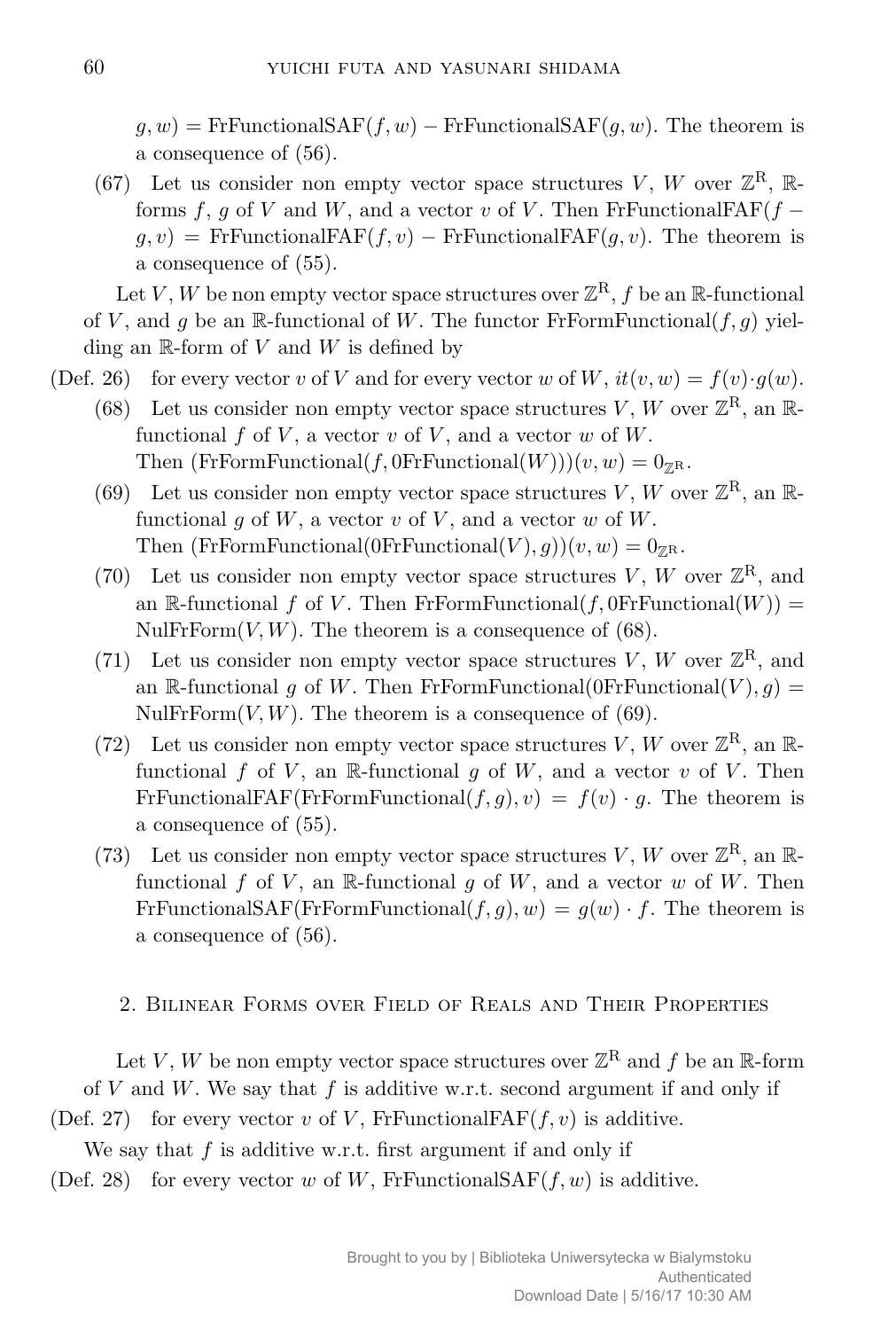We say that *f* is homogeneous w.r.t. second argument if and only if

(Def. 29) for every vector *v* of *V*, FrFunctionalFAF $(f, v)$  is homogeneous.

We say that *f* is homogeneous w.r.t. first argument if and only if

(Def. 30) for every vector *w* of *W*, FrFunctionalSAF $(f, w)$  is homogeneous.

Observe that  $\text{NullFrForm}(V, W)$  is additive w.r.t. second argument and NulFr $Form(V, W)$  is additive w.r.t. first argument and there exists an  $\mathbb{R}$ -

form of *V* and *W* which is additive w.r.t. second argument and additive w.r.t. first argument and NulFrForm $(V, W)$  is homogeneous w.r.t. second argument and NulFr $Form(V, W)$  is homogeneous w.r.t. first argument.

There exists an R-form of *V* and *W* which is additive w.r.t. second argument, homogeneous w.r.t. second argument, additive w.r.t. first argument, and homogeneous w.r.t. first argument.

An R-bilinear form of *V* and *W* is an additive w.r.t. first argument, homogeneous w.r.t. first argument, additive w.r.t. second argument, homogeneous w.r.t. second argument R-form of *V* and *W*. Let *f* be an additive w.r.t. second argument R-form of *V* and *W* and *v* be a vector of *V* . One can check that FrFunctionalFAF $(f, v)$  is additive.

Let  $f$  be an additive w.r.t. first argument R-form of  $V$  and  $W$  and  $w$  be a vector of *W*. Observe that FrFunctionalSAF $(f, w)$  is additive.

Let *f* be a homogeneous w.r.t. second argument R-form of *V* and *W* and *v* be a vector of *V*. One can check that FrFunctionalFAF $(f, v)$  is homogeneous.

Let *f* be a homogeneous w.r.t. first argument R-form of *V* and *W* and *w* be a vector of W. Observe that FrFunctionalSAF $(f, w)$  is homogeneous.

Let  $f$  be an  $\mathbb{R}$ -functional of  $V$  and  $g$  be an additive  $\mathbb{R}$ -functional of  $W$ . Observe that FrFormFunctional $(f, g)$  is additive w.r.t. second argument.

Let f be an additive R-functional of V and q be an R-functional of W. One can check that FrFormFunctional( $f, g$ ) is additive w.r.t. first argument.

Let f be an  $\mathbb{R}$ -functional of V and g be a homogeneous  $\mathbb{R}$ -functional of W. Observe that FrFormFunctional $(f, g)$  is homogeneous w.r.t. second argument.

Let f be a homogeneous R-functional of V and  $q$  be an R-functional of W. One can check that FrFormFunctional $(f, g)$  is homogeneous w.r.t. first argument.

Let *V* be a non trivial vector space structure over  $\mathbb{Z}^R$ , *W* be a non empty vector space structure over  $\mathbb{Z}^R$ , and f be an R-functional of *V*. One can verify that FrFormFunctional( $f, g$ ) is non trivial and FrFormFunctional( $f, g$ ) is non trivial.

Let  $F$  be an  $\mathbb R$ -functional of  $V$ . We say that  $F$  is 0-preserving if and only if (Def. 31)  $F(0_V) = 0_{\mathbb{R}_F}$ .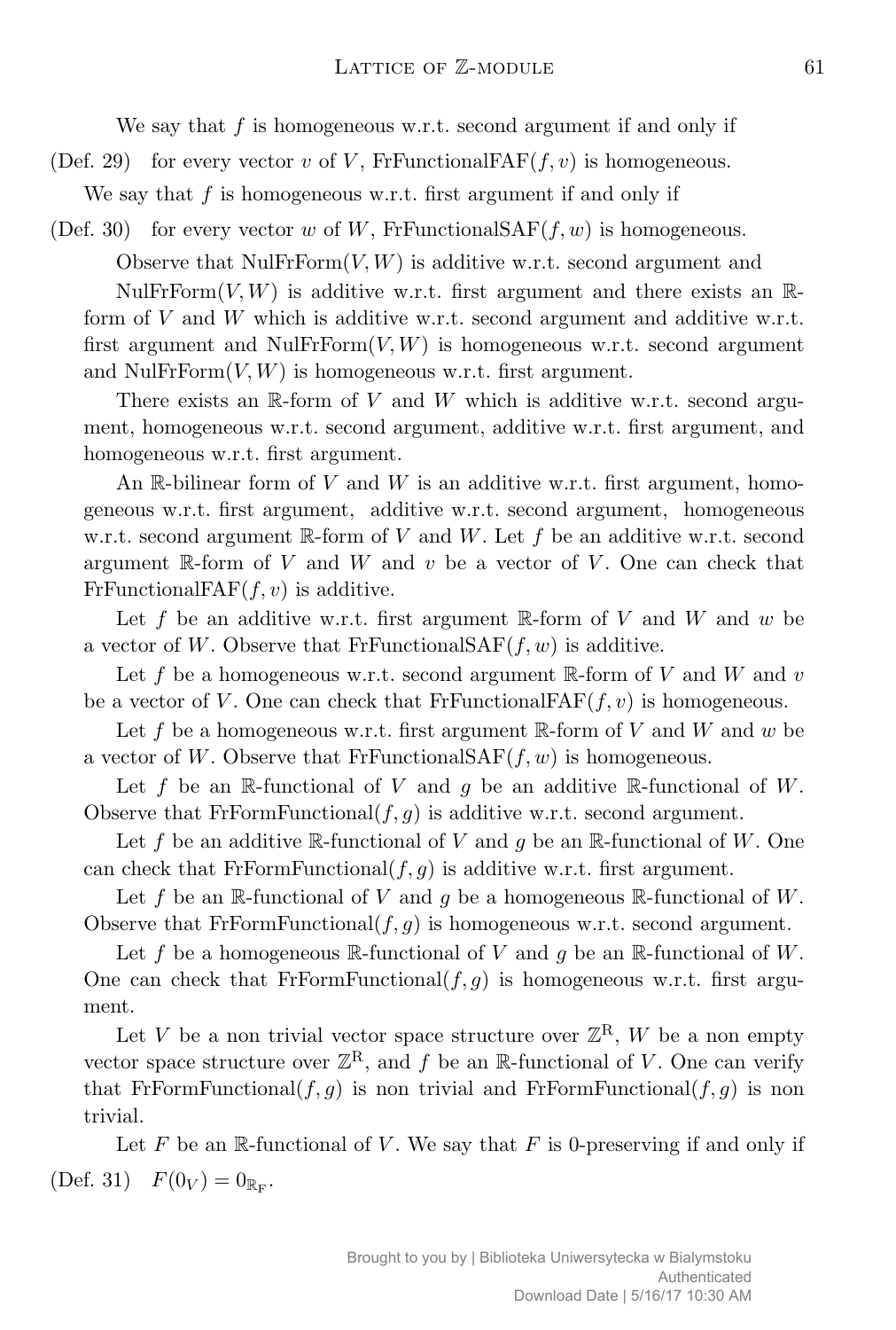Let  $V$  be a  $\mathbb{Z}$ -module. One can check that every  $\mathbb{R}$ -functional of  $V$  which is homogeneous is also 0-preserving.

Let *V* be a non empty vector space structure over  $\mathbb{Z}^R$ . Let us observe that  $0$ FrFunctional(*V*) is 0-preserving and there exists an R-functional of *V* which is additive, homogeneous, and 0-preserving.

Let  $V$  be a non trivial, free  $\mathbb{Z}$ -module. Note that there exists an  $\mathbb{R}$ -functional of *V* which is additive, homogeneous, non constant, and non trivial.

- (74) Let us consider a non trivial, free Z-module *V* , and a non constant, 0 preserving R-functional *f* of *V* . Then there exists a vector *v* of *V* such that
	- $(i)$   $v \neq 0_V$ , and
	- (ii)  $f(v) \neq 0_{\mathbb{R}_{\mathrm{F}}}$ .

Let  $V, W$  be non trivial, free  $\mathbb{Z}$ -modules,  $f$  be a non constant, 0-preserving R-functional of *V* , and *g* be a non constant, 0-preserving R-functional of *W*. Note that FrFormFunctional $(f, g)$  is non constant.

Let *V* be a non empty vector space structure over  $\mathbb{Z}^R$ .

An R-linear functional of *V* is an additive, homogeneous R-functional of *V*. Let *V*, *W* be non trivial, free Z-modules. Observe that there exists an Rform of *V* and *W* which is non trivial, non constant, additive w.r.t. second argument, homogeneous w.r.t. second argument, additive w.r.t. first argument, and homogeneous w.r.t. first argument.

Let *V*, *W* be non empty vector space structures over  $\mathbb{Z}^{\mathbf{R}}$  and  $f$ , *g* be additive w.r.t. first argument R-forms of *V* and *W*. Let us observe that  $f + g$  is additive w.r.t. first argument. Let  $f$ ,  $g$  be additive w.r.t. second argument R-forms of  $V$ and *W*. One can check that  $f + g$  is additive w.r.t. second argument.

Let *f* be an additive w.r.t. first argument R-form of *V* and *W* and *a* be an element of  $\mathbb{R}_F$ . Let us observe that  $a \cdot f$  is additive w.r.t. first argument.

Let *f* be an additive w.r.t. second argument R-form of *V* and *W*. Note that  $a \cdot f$  is additive w.r.t. second argument.

Let *f* be an additive w.r.t. first argument R-form of *V* and *W*. Let us observe that *−f* is additive w.r.t. first argument.

Let f be an additive w.r.t. second argument R-form of V and W. Let us observe that *−f* is additive w.r.t. second argument.

Let *f*, *g* be additive w.r.t. first argument R-forms of *V* and *W*. Observe that *f* − *g* is additive w.r.t. first argument.

Let *f*, *g* be additive w.r.t. second argument R-forms of *V* and *W*. One can check that  $f - g$  is additive w.r.t. second argument.

Let  $f, g$  be homogeneous w.r.t. first argument  $\mathbb{R}$ -forms of *V* and *W*. Observe that  $f + g$  is homogeneous w.r.t. first argument.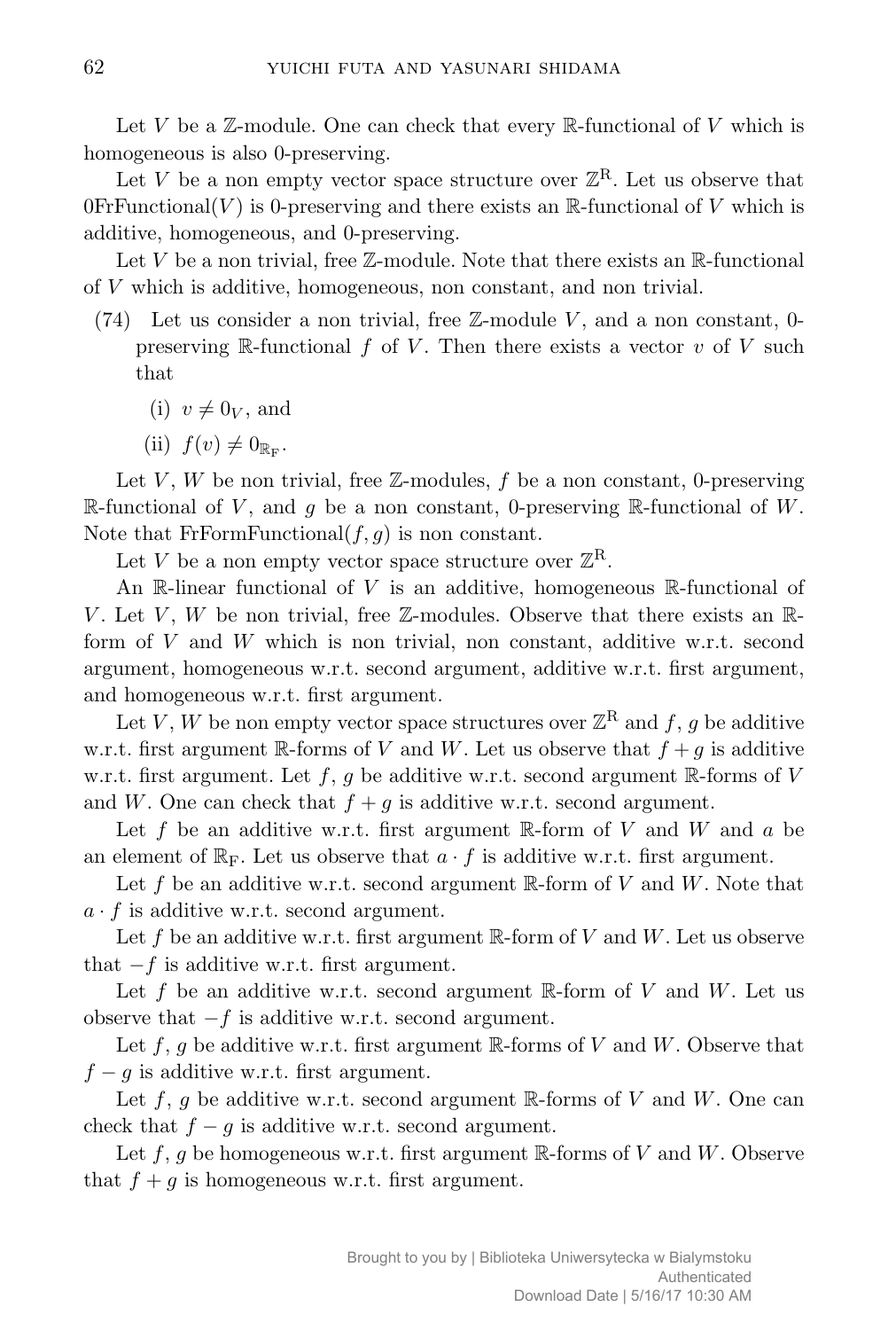Let *f*, *g* be homogeneous w.r.t. second argument R-forms of *V* and *W*. One can verify that  $f + g$  is homogeneous w.r.t. second argument.

Let *f* be a homogeneous w.r.t. first argument R-form of *V* and *W* and *a* be an element of  $\mathbb{R}_F$ . Observe that  $a \cdot f$  is homogeneous w.r.t. first argument.

Let *f* be a homogeneous w.r.t. second argument R-form of *V* and *W*. One can check that  $a \cdot f$  is homogeneous w.r.t. second argument.

Let *f* be a homogeneous w.r.t. first argument R-form of *V* and *W*. Observe that *−f* is homogeneous w.r.t. first argument. Let *f* be a homogeneous w.r.t. second argument R-form of *V* and *W*. Observe that *−f* is homogeneous w.r.t. second argument.

Let  $f, g$  be homogeneous w.r.t. first argument R-forms of  $V$  and  $W$ . Let us note that  $f - g$  is homogeneous w.r.t. first argument.

Let  $f$ ,  $g$  be homogeneous w.r.t. second argument  $\mathbb{R}$ -forms of  $V$  and  $W$ . One can verify that  $f - g$  is homogeneous w.r.t. second argument.

- (75) Let us consider non empty vector space structures  $V, W$  over  $\mathbb{Z}^R$ , vectors  $v, u$  of *V*, a vector  $w$  of  $W$ , and an R-form  $f$  of  $V$  and  $W$ . If  $f$  is additive w.r.t. first argument, then  $f(v + u, w) = f(v, w) + f(u, w)$ . The theorem is a consequence of (56).
- (76) Let us consider non empty vector space structures *V*, *W* over  $\mathbb{Z}^R$ , a vector *v* of *V*, vectors *u*, *w* of *W*, and an R-form  $f$  of *V* and *W*. If  $f$  is additive w.r.t. second argument, then  $f(v, u+w) = f(v, u) + f(v, w)$ . The theorem is a consequence of (55).
- (77) Let us consider non empty vector space structures  $V, W$  over  $\mathbb{Z}^R$ , vectors *v*, *u* of *V* , vectors *w*, *t* of *W*, and an additive w.r.t. first argument, additive w.r.t. second argument R-form *f* of *V* and *W*. Then  $f(v + u, w + t) =$  $f(v, w) + f(v, t) + (f(u, w) + f(u, t))$ . The theorem is a consequence of (75) and (76).
- (78) Let us consider right zeroed, non empty vector space structures  $V, W$ over  $\mathbb{Z}^{\mathbf{R}}$ , an additive w.r.t. second argument  $\mathbb{R}$ -form  $f$  of  $V$  and  $W$ , and a vector *v* of *V*. Then  $f(v, 0_W) = 0_{\mathbb{Z}^R}$ . The theorem is a consequence of (76).
- (79) Let us consider right zeroed, non empty vector space structures *V* , *W* over  $\mathbb{Z}^R$ , an additive w.r.t. first argument  $\mathbb{R}$ -form  $f$  of  $V$  and  $W$ , and a vector *w* of *W*. Then  $f(0_V, w) = 0_{\mathbb{Z}^R}$ . The theorem is a consequence of (75).

Let us consider non empty vector space structures  $V, W$  over  $\mathbb{Z}^R$ , a vector *v* of *V*, a vector *w* of *W*, an element *a* of  $\mathbb{Z}^R$ , and an R-form *f* of *V* and *W*. Now we state the propositions:

(80) If *f* is homogeneous w.r.t. first argument, then  $f(a \cdot v, w) = a \cdot f(v, w)$ .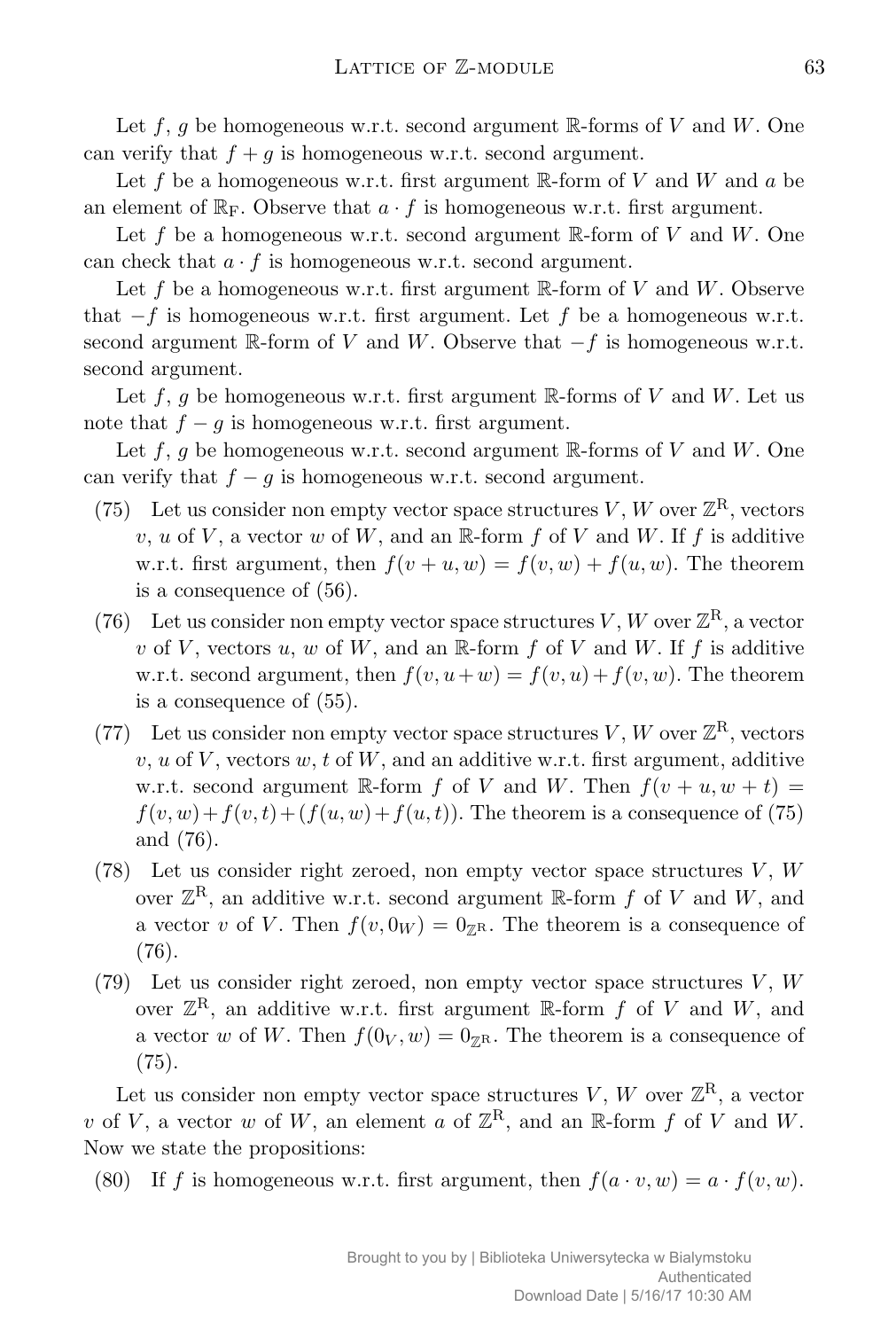The theorem is a consequence of (56).

- (81) If *f* is homogeneous w.r.t. second argument, then  $f(v, a \cdot w) = a \cdot f(v, w)$ . The theorem is a consequence of (55).
- (82) Let us consider add-associative, right zeroed, right complementable, vector distributive, scalar distributive, scalar associative, scalar unital, non empty vector space structures  $V, W$  over  $\mathbb{Z}^R$ , a homogeneous w.r.t. first argument R-form *f* of *V* and *W*, and a vector *w* of *W*. Then  $f(0_V, w) = 0_{\mathbb{R}_F}$ . The theorem is a consequence of (80).
- (83) Let us consider add-associative, right zeroed, right complementable, vector distributive, scalar distributive, scalar associative, scalar unital, non empty vector space structures  $V, W$  over  $\mathbb{Z}^R$ , a homogeneous w.r.t. second argument R-form *f* of *V* and *W*, and a vector *v* of *V* . Then  $f(v, 0_W) = 0_{\mathbb{R}_F}$ . The theorem is a consequence of (81).
- (84) Let us consider  $\mathbb{Z}$ -modules *V*, *W*, vectors *v*, *u* of *V*, a vector *w* of *W*, and an additive w.r.t. first argument, homogeneous w.r.t. first argument  $\mathbb{R}$ -form *f* of *V* and *W*. Then  $f(v - u, w) = f(v, w) - f(u, w)$ . The theorem is a consequence of (75) and (80).
- (85) Let us consider Z-modules *V* , *W*, a vector *v* of *V* , vectors *w*, *t* of *W*, and an additive w.r.t. second argument, homogeneous w.r.t. second argument  $ℝ$ -form *f* of *V* and *W*. Then  $f(v, w - t) = f(v, w) - f(v, t)$ . The theorem is a consequence of (76) and (81).
- (86) Let us consider  $\mathbb{Z}$ -modules *V*, *W*, vectors *v*, *u* of *V*, vectors *w*, *t* of *W*, and an R-bilinear form *f* of *V* and *W*. Then  $f(v - u, w - t) = f(v, w) - t$  $f(v, t) - (f(u, w) - f(u, t))$ . The theorem is a consequence of (84) and (85).
- (87) Let us consider add-associative, right zeroed, right complementable, vector distributive, scalar distributive, scalar associative, scalar unital, non empty vector space structures  $V, W$  over  $\mathbb{Z}^R$ , vectors  $v, u$  of  $V$ , vectors  $w, t$  of  $W$ , elements  $a, b$  of  $\mathbb{Z}^R$ , and an  $\mathbb{R}$ -bilinear form  $f$  of  $V$  and  $W$ . Then  $f(v+a\cdot u, w+b\cdot t) = f(v, w)+b\cdot f(v, t)+(a\cdot f(u, w)+a\cdot (b\cdot f(u, t))).$ The theorem is a consequence of (77), (81), and (80).
- (88) Let us consider Z-modules *V* , *W*, vectors *v*, *u* of *V* , vectors *w*, *t* of *W*, elements *a*, *b* of  $\mathbb{Z}^R$ , and an R-bilinear form *f* of *V* and *W*. Then  $f(v-a \cdot u, w-b \cdot t) = f(v, w) - b \cdot f(v, t) - (a \cdot f(u, w) - a \cdot (b \cdot f(u, t))).$ The theorem is a consequence of (86), (81), and (80).
- (89) Let us consider right zeroed, non empty vector space structures *V* , *W* over  $\mathbb{Z}^{\mathbb{R}}$ , and an  $\mathbb{R}$ -form  $f$  of  $V$  and  $W$ . Suppose  $f$  is additive w.r.t. second argument or additive w.r.t. first argument. Then *f* is constant if and only if for every vector *v* of *V* and for every vector *w* of *W*,  $f(v, w) = 0_{\mathbb{Z}^R}$ . The theorem is a consequence of (78) and (79).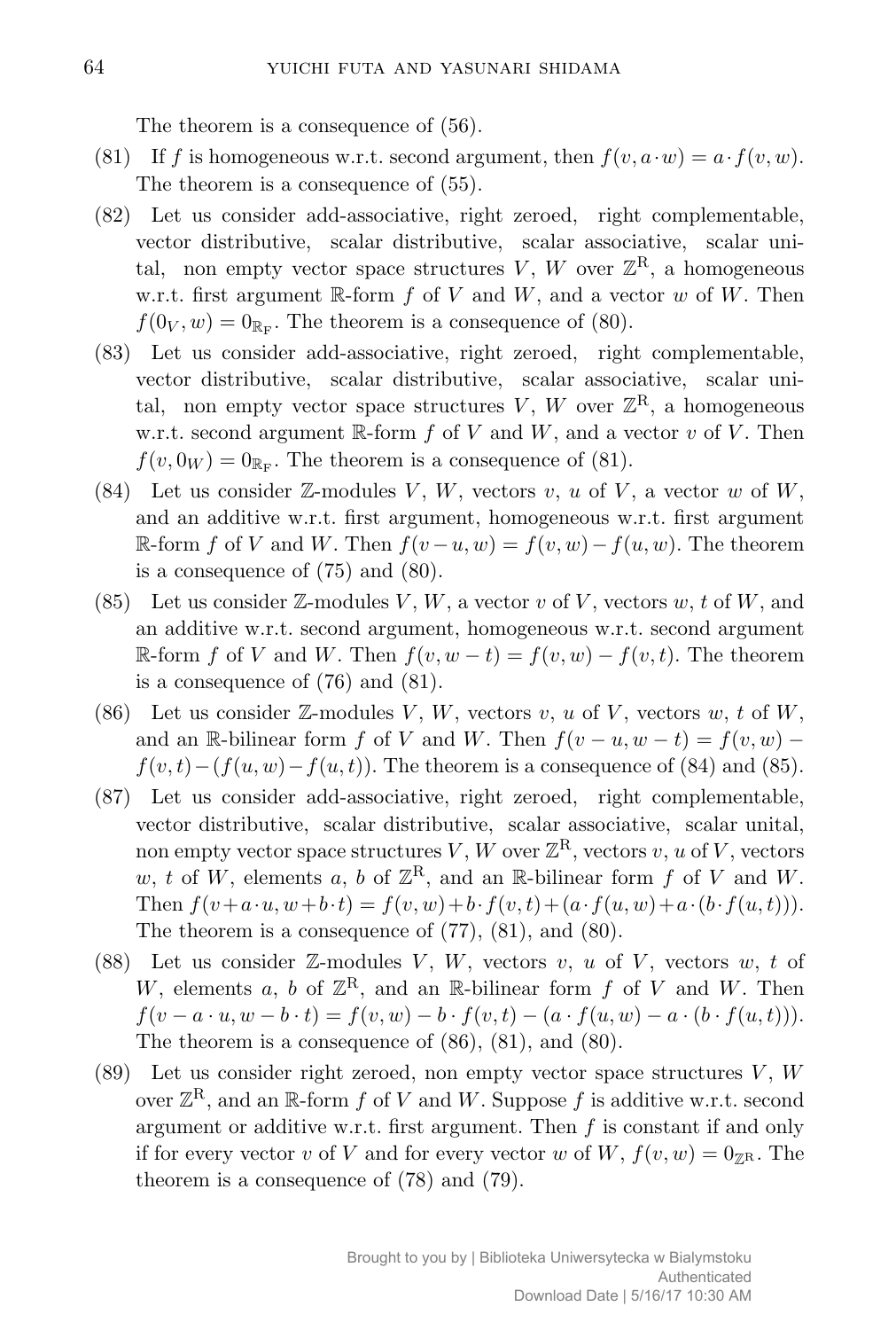3. Matrices of Bilinear Form over Field of Real Numbers

Let  $V_1$ ,  $V_2$  be finite rank, free Z-modules,  $b_1$  be an ordered basis of  $V_1$ ,  $b_2$  be an ordered basis of  $V_2$ , and f be an R-bilinear form of  $V_1$  and  $V_2$ . The functor Bilinear(*f*,  $b_1$ ,  $b_2$ ) yielding a matrix over  $\mathbb{R}_F$  of dimension len  $b_1 \times$ len  $b_2$  is defined by

(Def. 32) for every natural numbers *i*, *j* such that  $i \in \text{dom } b_1$  and  $j \in \text{dom } b_2$  holds  $it_{i,j} = f(b_{1i}, b_{2j}).$ 

Now we state the propositions:

(90) Let us consider a finite rank, free  $\mathbb{Z}$ -module *V*, an R-linear functional *F* of  $V$ , a finite sequence  $y$  of elements of  $V$ , a finite sequence  $x$  of elements of  $\mathbb{Z}^{\mathbb{R}}$ , and finite sequences *X*, *Y* of elements of  $\mathbb{R}_{\mathbb{F}}$ . Suppose *X* = *x* and len  $y = \text{len } x$  and len  $X = \text{len } Y$  and for every natural number  $k$  such that  $k \in \text{Seg len } x \text{ holds } Y(k) = F(y_k)$ . Then  $X \cdot Y = F(\sum \text{lmlt}(x, y))$ .

PROOF: Define  $\mathcal{P}$ [finite sequence of elements of  $V$ ]  $\equiv$  for every finite sequence *x* of elements of  $\mathbb{Z}^{\mathbb{R}}$  for every finite sequences *X*, *Y* of elements of  $\mathbb{R}_{\mathrm{F}}$  such that  $X = x$  and len  $\hat{\mathbb{S}}_1 = \mathrm{len} x$  and len  $X = \mathrm{len} Y$  and for every natural number *k* such that  $k \in \text{Seg len } x$  holds  $Y(k) = F(\$_{1k})$  holds  $X \cdot Y = F(\sum \text{lmlt}(x, \$_1))$ . For every finite sequence *y* of elements of *V* and for every element *w* of *V* such that  $\mathcal{P}[y]$  holds  $\mathcal{P}[y \cap \langle w \rangle]$  by [4, (22), (39), (59)], [3, (11)].  $\mathcal{P}[\varepsilon_{\alpha}]$ , where  $\alpha$  is the carrier of V by [17, (43)]. For every finite sequence p of elements of V,  $\mathcal{P}[p]$  from [6, Sch. 2].  $\Box$ 

- (91) Let us consider finite rank, free  $\mathbb{Z}$ -modules  $V_1$ ,  $V_2$ , an ordered basis  $b_2$  of  $V_2$ , an ordered basis  $b_3$  of  $V_2$ , an R-bilinear form  $f$  of  $V_1$  and  $V_2$ , a vector  $v_1$  of  $V_1$ , a vector  $v_2$  of  $V_2$ , and finite sequences X, Y of elements of  $\mathbb{R}_F$ . Suppose len  $X = \text{len } b_2$  and len  $Y = \text{len } b_2$  and for every natural number k such that  $k \in \text{Seg len } b_2$  holds  $Y(k) = f(v_1, b_{2k})$  and  $X = v_2 \rightarrow b_2$ . Then  $Y \cdot X = f(v_1, v_2)$ . The theorem is a consequence of (55) and (90).
- (92) Let us consider finite rank, free  $\mathbb{Z}$ -modules  $V_1$ ,  $V_2$ , an ordered basis  $b_1$ of  $V_1$ , an R-bilinear form  $f$  of  $V_1$  and  $V_2$ , a vector  $v_1$  of  $V_1$ , a vector  $v_2$  of  $V_2$ , and finite sequences *X*, *Y* of elements of  $\mathbb{R}_F$ . Suppose len  $X = \text{len } b_1$ and len *Y* = len *b*<sub>1</sub> and for every natural number *k* such that  $k \in \text{Seg len } b_1$ holds  $Y(k) = f(b_{1k}, v_2)$  and  $X = v_1 \to b_1$ . Then  $X \cdot Y = f(v_1, v_2)$ . The theorem is a consequence of (56) and (90).
- (93) Every matrix over  $\mathbb{Z}^R$  is a matrix over  $\mathbb{R}_F$ .

Let *M* be a matrix over  $\mathbb{Z}^R$ . The functor  $\mathbb{Z}2\mathbb{R}(M)$  yielding a matrix over  $\mathbb{R}_F$ is defined by the term

(Def. 33) *M*.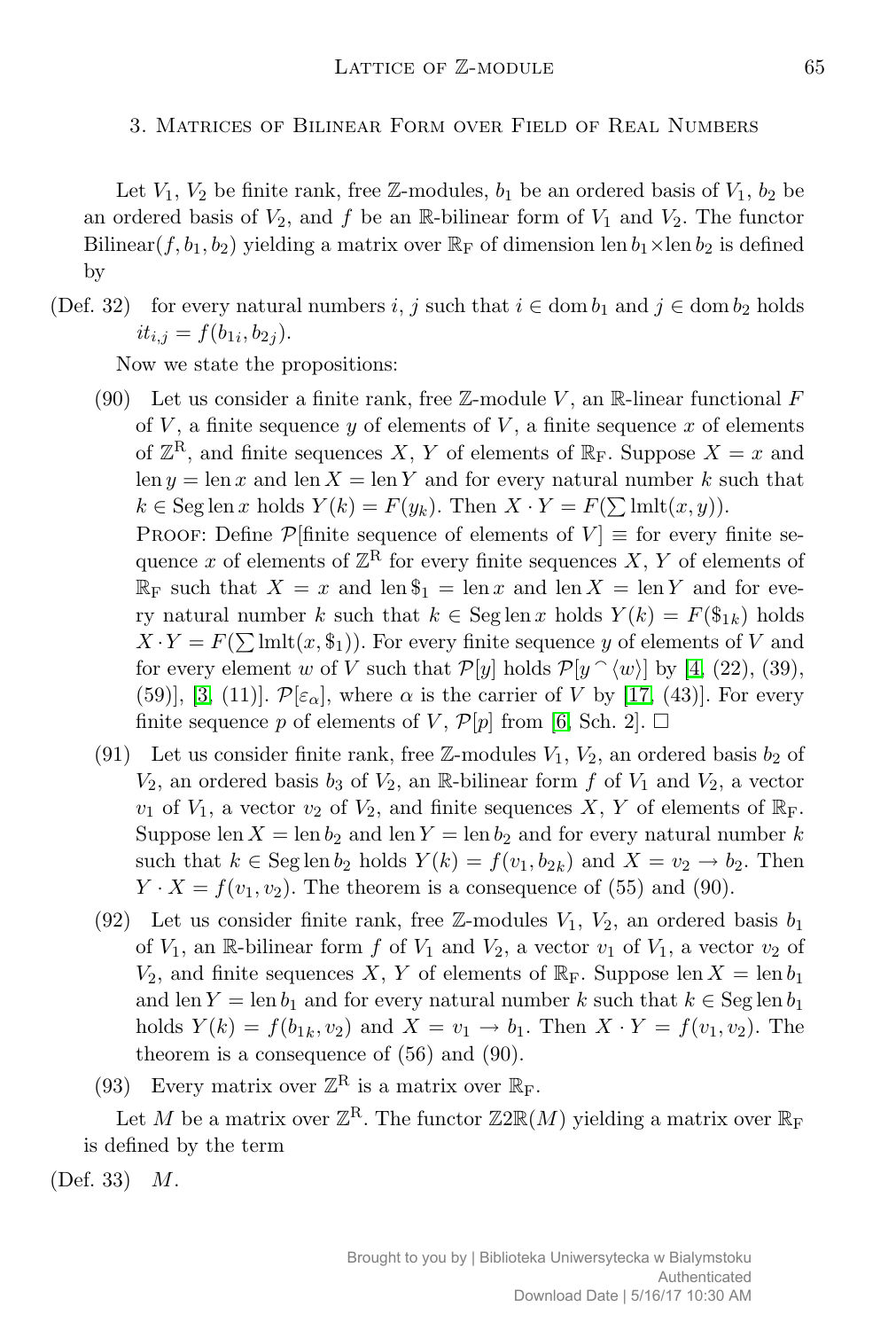Let *n*, *m* be natural numbers and *M* be a matrix over  $\mathbb{Z}^{\mathbb{R}}$  of dimension  $n \times m$ . Note that the functor  $\mathbb{Z}2\mathbb{R}(M)$  yields a matrix over  $\mathbb{R}_F$  of dimension  $n \times m$ . Let *n* be a natural number and *M* be a square matrix over  $\mathbb{Z}^{\mathbb{R}}$  of dimension *n*. Let us note that the functor  $\mathbb{Z}2\mathbb{R}(M)$  yields a square matrix over  $\mathbb{R}_F$  of dimension *n*. Now we state the propositions:

(94) Let us consider natural numbers  $m, l, n$ , a matrix S over  $\mathbb{Z}^R$  of dimension  $l \times m$ , a matrix *T* over  $\mathbb{Z}^R$  of dimension  $m \times n$ , a matrix  $S_1$  over  $\mathbb{R}_F$  of dimension  $l \times m$ , and a matrix  $T_1$  over  $\mathbb{R}_F$  of dimension  $m \times n$ . If  $S = S_1$ and  $T = T_1$  and  $0 < l$  and  $0 < m$ , then  $S \cdot T = S_1 \cdot T_1$ .

PROOF: Reconsider  $S_3 = S \cdot T$  as a matrix over  $\mathbb{Z}^R$  of dimension  $l \times n$ . Reconsider  $S_2 = S_1 \cdot T_1$  as a matrix over  $\mathbb{R}_F$  of dimension  $l \times n$ . For every natural numbers *i*, *j* such that  $\langle i, j \rangle \in$  the indices of *S*<sub>3</sub> holds  $S_{3i,j} = S_{2i,j}$ by [8, (87)], [13, (2), (3), (37)].  $\square$ 

- (95) Let us consider a natural number *n*. Then  $I_{\mathbb{Z}^R}^{n \times n} = I_{\mathbb{R}_F}^{n \times n}$ .
- (96) Let us consider finite rank, free  $\mathbb{Z}$ -modules  $V_1$ ,  $V_2$ , an ordered basis  $b_1$  of  $V_1$ , an ordered basis  $b_2$  of  $V_2$ , an ordered basis  $b_3$  of  $V_2$ , and an R-bilinear form *f* of  $V_1$  and  $V_2$ . Suppose  $0 < \text{rank } V_1$ . Then Bilinear $(f, b_1, b_3)$  =  $\text{Bilinear}(f, b_1, b_2) \cdot (\mathbb{Z}2\mathbb{R}(\text{AutMt}(\text{id}_{V_2}, b_3, b_2)))^{\text{T}}.$

PROOF: Set  $n = \text{len } b_2$ . Reconsider  $I_2 = \text{AutMt}(\text{id}_{V_2}, b_3, b_2)$  as a square matrix over  $\mathbb{Z}^R$  of dimension *n*. Reconsider  $M_1 = \mathbb{Z}2\mathbb{R}(I_2^T)$  as a square matrix over  $\mathbb{R}_{\text{F}}$  of dimension *n*. Set  $M_2 = \text{Bilinear}(f, b_1, b_2) \cdot M_1$ . For every natural numbers *i*, *j* such that  $\langle i, j \rangle \in$  the indices of Bilinear $(f, b_1, b_3)$ holds (Bilinear $(f, b_1, b_3)$ )<sub>*i,j*</sub> =  $M_{2i,j}$  by [8, (87)], [13, (1)], (91).  $\Box$ 

(97) Let us consider finite rank, free  $\mathbb{Z}$ -modules  $V_1$ ,  $V_2$ , an ordered basis  $b_1$  of  $V_1$ , an ordered basis  $b_2$  of  $V_2$ , an ordered basis  $b_3$  of  $V_1$ , and an R-bilinear form *f* of  $V_1$  and  $V_2$ . Suppose  $0 < \text{rank } V_1$ . Then Bilinear $(f, b_3, b_2)$  $\mathbb{Z}2\mathbb{R}(\text{AutMt}(\text{id}_{V_1},b_3,b_1))\cdot \text{Bilinear}(f,b_1,b_2).$ 

PROOF: Set  $n = \text{len } b_3$ . Reconsider  $I_2 = \text{AutMt}(\text{id}_{V_1}, b_3, b_1)$  as a square matrix over  $\mathbb{Z}^{\mathbb{R}}$  of dimension *n*. Reconsider  $M_1 = \mathbb{Z}2\mathbb{R}(I_2)$  as a square matrix over  $\mathbb{R}_F$  of dimension *n*. Set  $M_2 = M_1 \cdot \text{Bilinear}(f, b_1, b_2)$ . For every natural numbers *i*, *j* such that  $\langle i, j \rangle \in$  the indices of Bilinear $(f, b_3, b_2)$ holds  $(Bilinear(f, b_3, b_2))_{i,j} = M_{2i,j}$  by [8, (87)], [4, (1)], [13, (1)], (92).  $\Box$ 

(98) Let us consider a finite rank, free  $\mathbb{Z}$ -module *V*, ordered bases  $b_1, b_2$ of *V*, and an R-bilinear form *f* of *V* and *V*. Suppose  $0 < \text{rank } V$ . Then  $Bilinear(f, b_2, b_2) = \mathbb{Z}2\mathbb{R}(AutMt(id_V, b_2, b_1)) \cdot Bilinear(f, b_1, b_1) \cdot (\mathbb{Z}2\mathbb{R}(AutMt$  $(id_V, b_2, b_1))$ <sup>T</sup>. The theorem is a consequence of (97) and (96).

Let us consider a finite rank, free  $\mathbb{Z}$ -module *V*, ordered bases  $b_1$ ,  $b_2$  of *V*, and a square matrix  $M$  over  $\mathbb{R}_{\mathrm{F}}$  of dimension rank  $V$ .

Let us assume that  $M = \text{AutMt}(\text{id}_V, b_1, b_2)$ . Now we state the propositions: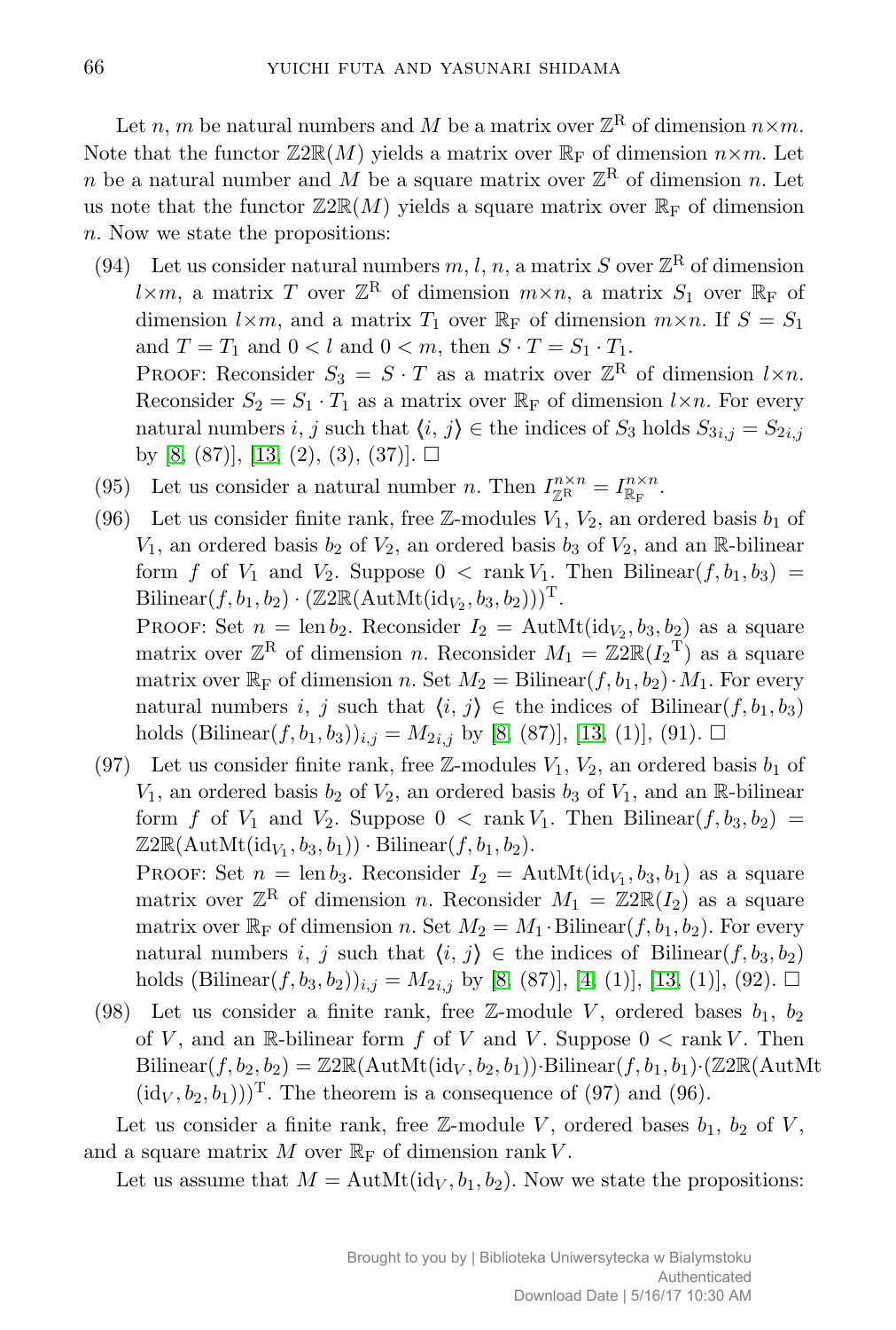(99) (i) Det  $M = 1$  and Det  $M^T = 1$ , or

(ii) Det  $M = -1$  and Det  $M<sup>T</sup> = -1$ .

The theorem is a consequence of (94) and (95).

 $(100)$   $|Det M| = 1$ . The theorem is a consequence of (99).

Let us consider a finite rank, free  $\mathbb{Z}$ -module *V*, ordered bases  $b_1$ ,  $b_2$  of *V*, and an  $\mathbb{R}$ -bilinear form  $f$  of  $V$  and  $V$ . Now we state the propositions:

(101) Det Bilinear $(f, b_2, b_2)$  = Det Bilinear $(f, b_1, b_1)$ . The theorem is a consequence of (98) and (99).

 $(102)$  *|* Det Bilinear $(f, b_2, b_2)$ *|* = *|* Det Bilinear $(f, b_1, b_1)$ *|*.

Let *V* be a finite rank, free  $\mathbb{Z}$ -module, f be an  $\mathbb{R}$ -bilinear form of *V* and *V*, and *b* be an ordered basis of *V*. The functor GramMatrix $(f, b)$  yielding a square matrix over  $\mathbb{R}_{\mathbb{F}}$  of dimension rank *V* is defined by the term

## (Def. 34) Bilinear(*f, b, b*).

The functor  $GramDet(f)$  yielding an element of  $\mathbb{R}_F$  is defined by

(Def. 35) for every ordered basis *b* of *V*,  $it = Det GramMatrix(f, b)$ .

Let  $L$  be a  $\mathbb{Z}$ -lattice. The functor InnerProduct  $L$  yielding an  $\mathbb{R}$ -form of  $L$ and *L* is defined by the term

(Def. 36) the scalar product of *L*.

One can check that InnerProduct *L* is additive w.r.t. first argument, homogeneous w.r.t. first argument, additive w.r.t. second argument, and homogeneous w.r.t. second argument.

Let *b* be an ordered basis of *L*. The functor GramMatrix(*b*) yielding a square matrix over  $\mathbb{R}_{\mathrm{F}}$  of dimension  $\dim(L)$  is defined by the term

(Def. 37) GramMatrix(InnerProduct *L, b*).

The functor  $GramDet(L)$  yielding an element of  $\mathbb{R}_{F}$  is defined by the term

- (Def. 38) GramDet(InnerProduct *L*).
	- (103) Let us consider an integral  $\mathbb{Z}$ -lattice L. Then InnerProduct L is a bilinear form of *L*, *L*.

PROOF: For every object *z* such that  $z \in$  (the carrier of *L*)  $\times$  (the carrier of *L*) holds (InnerProduct  $L(x) \in \mathbb{R}$  be carrier of  $\mathbb{Z}^R$ . Reconsider  $f =$ InnerProduct *L* as a form of *L*, *L*. For every vector *v* of *L*,  $f(\cdot, v)$  is additive by [2, (70)], (8). For every vector *v* of *L*,  $f(\cdot, v)$  is homogeneous by [2, (70)], (9). For every vector *v* of *L*,  $f(v, \cdot)$  is additive by [2, (69)], (8). For every vector *v* of *L*,  $f(v, \cdot)$  is homogeneous by [2, (69)], (9).  $\Box$ 

(104) Let us consider an integral Z-lattice *L*, and an ordered basis *b* of *L*. Then GramMatrix(*b*) is a square matrix over  $\mathbb{Z}^R$  of dimension  $\dim(L)$ .